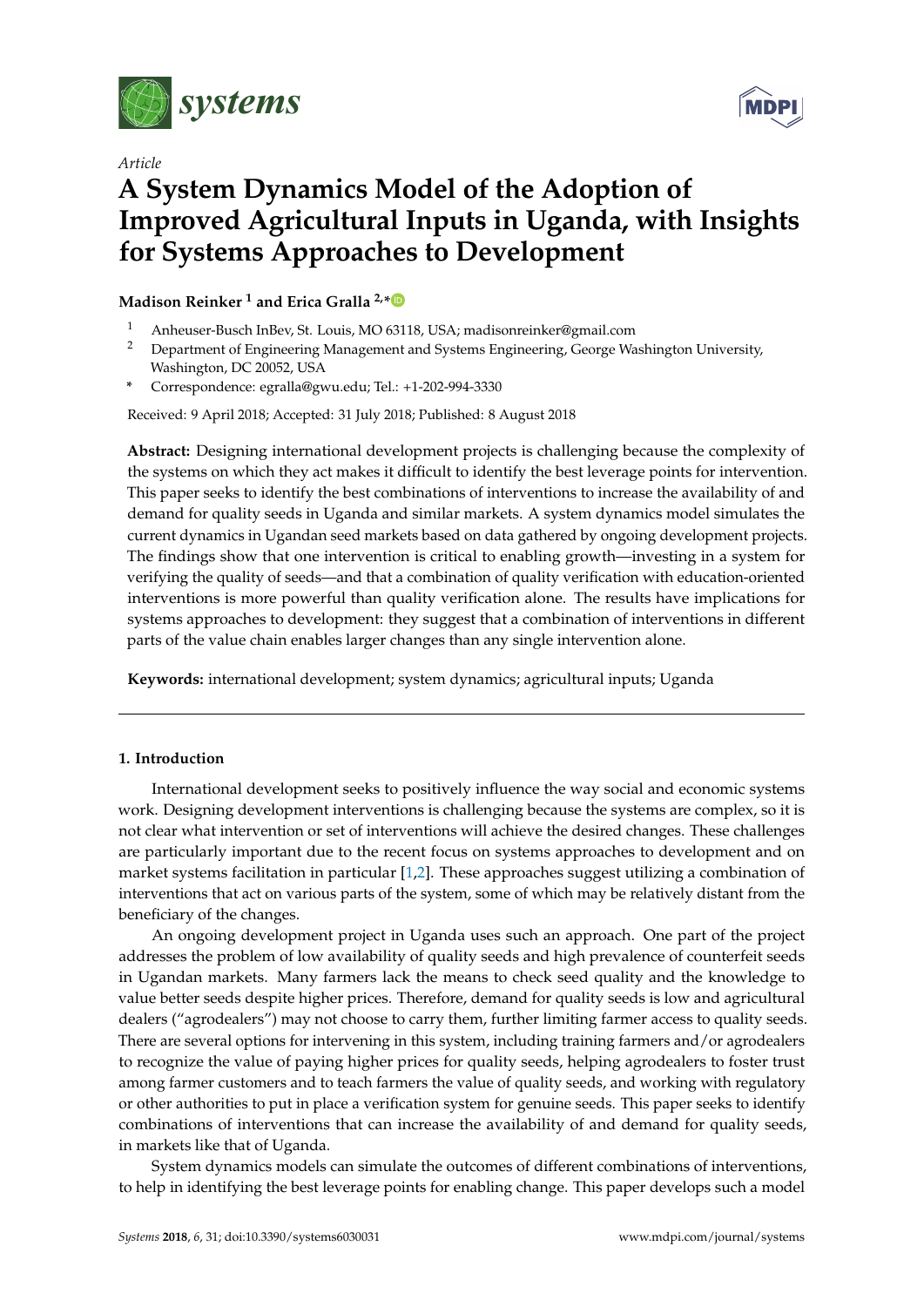to represent the dynamics described above. It focuses on how agrodealers become sellers of quality seeds and how farmers become buyers of quality seeds (or return to buying and selling low-quality seeds). The model computes the number of farmers and dealers that choose to buy/sell quality seeds, which is the key outcome of interest. Experimenting with different combinations of interventions enables us to identify the best set of interventions and examine how and why they impact outcomes. Given the scarcity of available data and the scope of this model, the results cannot be considered predictive of outcomes in Uganda, but the model can identify trends and show which interventions are likely to have larger impact than others. While the results are specific to the dynamics observed in Uganda, the analysis and conclusions are likely to be useful in any developing country context facing similar challenges. Moreover, the paper uses the findings about which intervention combinations work well in this setting to draw implications for designing market facilitation interventions in other types of contexts.

The remainder of this paper is structured as follows: Section [2](#page-1-0) provides background on systems approaches in general and on the Uganda project in particular, and reviews relevant literature. Section [3](#page-2-0) describes the development of a system dynamics model. Section [4](#page-11-0) describes the results for several different intervention scenarios, Section [5](#page-18-0) discusses their implications, and Section [6](#page-20-0) concludes the paper.

#### <span id="page-1-0"></span>**2. Background and Related Literature**

Systems approaches to development have been gaining increased attention recently [\[2\]](#page-25-1), particularly in market systems [\[1\]](#page-25-0). Market facilitation is a prime example of this approach. Its aim is to stimulate markets toward positive changes, using "light-touch" interventions, such as working through private sector actors already participating in the market. Typical market facilitation projects intervene at multiple leverage points in the value chain. Such approaches aim to increase the sustainability of development outcomes by working through existing value chain participants so that changes and benefits spread widely and last past the end of the intervention.

Because facilitative approaches intervene at points in the value chain that are distant from the intended beneficiaries, and the systems they operate on are complex, it is often hard to understand the set of changes required to bring about the desired outcomes, creating challenges for both design and evaluation of projects [\[3](#page-25-2)[,4\]](#page-25-3). In designing market facilitation interventions, this makes it difficult to determine what combination of key leverage points to intervene in. In monitoring ongoing market facilitation interventions, this makes it difficult to predict what changes are to be expected and when they are to be expected, in order to determine whether progress is meeting goals. A number of approaches have been suggested for both designing and evaluating market facilitation interventions [\[3,](#page-25-2)[4\]](#page-25-3), but few offer any predictive capabilities.

System dynamics modeling [\[5\]](#page-25-4) offers the opportunity to investigate the expected effects of different combinations of interventions in distant parts of a complex market system [\[6\]](#page-25-5). The results can show which leverage points result in the most desirable outcomes and suggest the timeframe in which results would be expected. Models may also highlight potential unintended consequences. System dynamics has been used to model various aspects of agricultural systems in developing economies, generating conclusions about, for example, whether particular business models are feasible under a range of market conditions [\[7\]](#page-25-6); and whether policies will lead to intended consequences [\[8\]](#page-25-7). Many system dynamics models of agricultural systems focus on understanding how different policy decisions impact the sustainability [\[9–](#page-25-8)[11\]](#page-25-9) or resilience [\[12\]](#page-25-10) of agricultural systems. This paper develops a system dynamics model of a key portion of the Ugandan market system to investigate how different intervention policies impact one key system outcome: the availability and usage of quality seed.

We investigate these dynamics in the context of a specific development project in Uganda. The Feed the Future-Value Chain (FTF-VC) project in Uganda is built on the market facilitation philosophy [\[13\]](#page-25-11). It seeks to increase smallholder farmer incomes by intervening with private sector actors both upstream and downstream in the value chain: agrodealers who sell inputs to other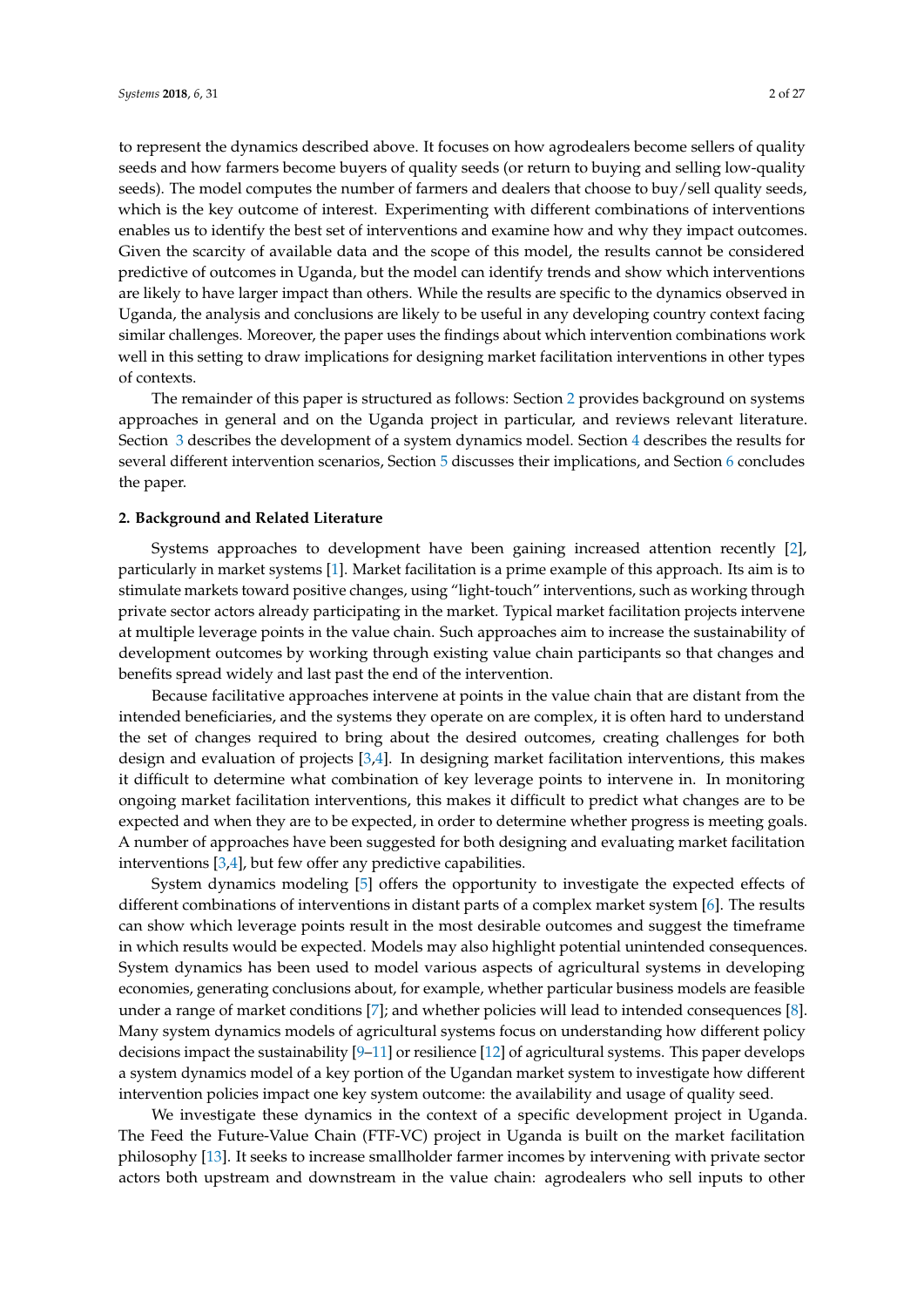dealers and to farmers, traders who buy agricultural products from farmers or other agents, and the government actors who regulate and support the sector. The value chains for each crop are complex and face various challenges [\[14–](#page-25-12)[16\]](#page-25-13); therefore, increasing farmer incomes requires a complex chain of results to occur and may involve significant delays. The authors have worked closely with the FTF-VC project to address many of these challenges, including developing system maps to better understand the system [\[17\]](#page-25-14) and measuring how various parts of the system have been changing e.g., [\[18\]](#page-25-15).

In this paper, we focus on one goal of the project: encouraging greater availability of and demand for high-quality (non-counterfeit) seeds [\[19\]](#page-25-16). According to the theory of change, before farmer incomes can improve, a regulatory framework and system must enable verification that seeds are non-counterfeit, agrodealers must choose to sell these higher-priced seeds, and farmers must choose to buy them. Each of these changes may take time to occur and spread.

In Uganda, one of the critical constraints to improving smallholder farmer incomes is a lack of access to quality seeds and other inputs (such as fertilizer) [\[20\]](#page-25-17). Quality seeds create higher crop yields for farmers, but many farmers do not wish to pay the higher prices for quality seeds, do not understand their value, or simply do not have access to purchase quality seed. Compounding the problem, limited monitoring and enforcement of seed quality standards has led to a widespread problem with counterfeit seed: as much as 50% of seed and 30% of fertilizer in the market may be counterfeit [\[21,](#page-25-18)[22\]](#page-25-19). Seed certification systems been introduced, by which farmers can verify that purchased seed is of high quality. These systems have not penetrated the entire market, and not all farmers know how to verify seed quality nor understand the value of quality seed. Improving farmer incomes through widespread use of quality seed therefore requires farmers to demand quality seed, dealers to choose to sell it, and the government or other entities to enable its certification.

This paper builds a system dynamics model to represent the dynamics described above, in order to understand the most important leverage points to enabling widespread adoption of quality seeds by farmers. Derwisch et al. [\[23\]](#page-26-0) use system dynamics to simulate farmer adoption of improved seed in Malawi. Their work focuses on farmer perceptions and decision-making, and they find that counterfeit seed's presence in the market affects farmer adoption decisions, and that branding can stimulate farmer adoption and demand. Our work is distinguished from their model in that we focus on the interaction among farmers and dealers with regulatory entities, and we show how the presence of counterfeit seed along with other factors can stall or stimulate growth in adoption of improved seed. Others have studied the dynamics of seed suppliers in developed economies e.g., [\[24\]](#page-26-1), but the dynamics of interest are very different in our case.

Our model draws upon and links concepts that have been implemented and/or proposed in the literature. First, an extensive amount of literature on the diffusion of innovations provides the fundamental structure for modeling how non-counterfeit quality seeds may be adopted by both farmers and dealers. The Bass diffusion model [\[25\]](#page-26-2) has been widely used in a variety of contexts [\[26\]](#page-26-3), including agriculture [\[27\]](#page-26-4). We adopt its basic structure here, not only because of its long history of representing diffusion of innovations, but also because the structure usefully represents certain aspects of systemic change as defined in the development literature. One such framework focuses on the movement from a small number of actors adopting a change to the "crowding in" of other actors (not reached directly by development interventions) who copy the change and expand or diversify it [\[28\]](#page-26-5). The Bass diffusion model represents precisely this dynamic. Our system dynamics model draws upon these established models along with detailed data available for Uganda (described below).

#### <span id="page-2-0"></span>**3. Approach and Methods**

The sections below describe the background for the model's development, then show how its structure was built based on a detailed understanding of the Ugandan agricultural system, and finally explain the data and assumptions with which the relationships were quantified for modeling purposes.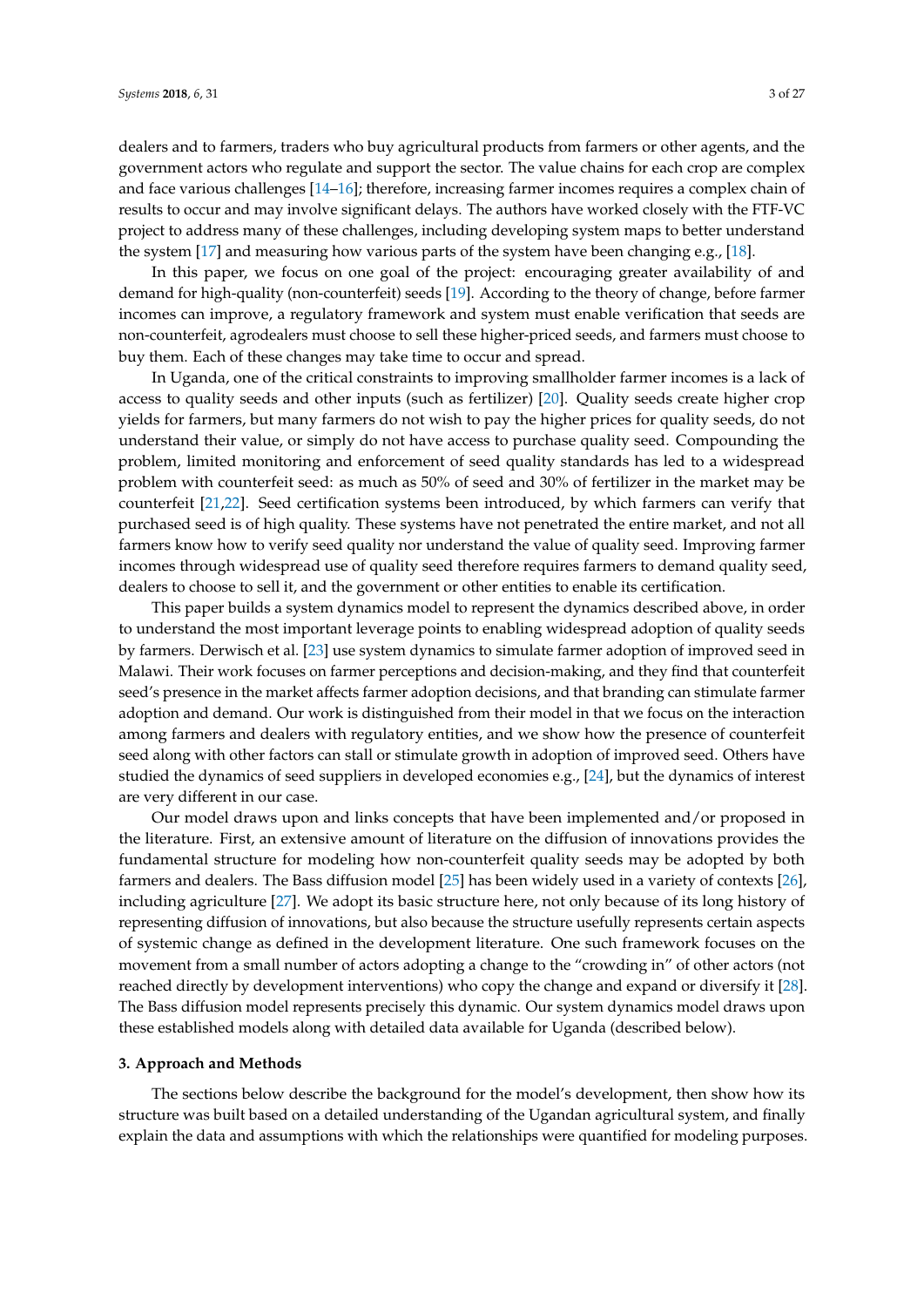The model focuses on the adoption of quality seeds and uses data related to seed adoption, but its structure is general enough to represent the adoption of other types of quality agricultural inputs such as fertilizer. Therefore, we use the term "input" rather than "seed" in describing the model.

#### <span id="page-3-0"></span>*3.1. Basis for the Model: Understanding the Ugandan Market System*

Understanding the relationship between interventions and outcomes in a complex system requires understanding the structure and dynamics of the system. System dynamics models simulate a system based on assumptions about the structure and strength of relationships, but it is critical to understand those relationships well enough to model them.

In this study, we take advantage of ongoing work in which the relationships and dynamics of the Ugandan agricultural market system are mapped in collaboration with a wide range of stakeholders. A system map has been built using a "Behaviors–Relationships–Conditions" mapping framework [\[29\]](#page-26-6) that is similar to causal loop diagrams [\[5\]](#page-25-4). This map provides a strong conceptual basis for developing a simulation model: the map's elements and interconnections were the basis for the variables, stocks, flows, and other relationships in the system dynamics model.

The system map used as the basis for our model was built based on a year-long effort involving several extensive engagements with system stakeholders and detailed analysis of data on various aspects of the system [\[29\]](#page-26-6). An initial version was created based on interviews with the key development actors, in which they described their understanding of the system based on their past four years of involvement in it. Second, the map was critiqued and updated in a workshop attended by approximately 30 stakeholders drawn from all the relevant USAID projects in Uganda. Third, extensive analysis of relevant data collected over the past three years enabled refinement of the map. Finally, a major workshop that brought together approximately 130 stakeholders from agriculture in Uganda—not only development actors but also private sector, government, and farmers—critiqued and updated all portions of the map. The resulting product is a very good reflection of our current understanding of the agricultural market system in Uganda.

Our model focuses on the portion of the map depicting how agricultural inputs such as seeds and fertilizer are sold to farmers and how farmers use them. The key dynamics of this portion of the market system were described in Section [2](#page-1-0) above. Unsurprisingly, the model required that parts of the entire system map be left out of the model, and that other parts be represented in greater detail. Parts were left out in order to focus on the key dynamics of interest for our purposes: those related to the four interventions which we test in this paper (see the next section). Many of the dynamics left out of the model involved interaction with other 'subsystems' in the map, such as the financial sector (e.g., credit provision) or the outputs value chain (e.g., prices for farmer crops). Section [3.5](#page-8-0) provides more detail on some of these omitted dynamics and their potential importance. On the other hand, the model represents some feedback loops in more detail than the original map, such as those governing dealer profitability, since the original map was meant to function as a higher-level overview of the system.

## *3.2. Identifying Key Outcomes and Interventions*

In collaboration with USAID and their development partners, we identified two key outcomes that are desirable in reflecting widespread availability to and usage of quality seeds among Ugandan farmers:

- 1. Dealers stock quality inputs,
- 2. Farmers demand quality inputs.

Based on the system map, and again in collaboration with USAID and their development partners, we then identified four key interventions or leverage points that are most relevant to enabling these outcomes.

First, farmers may learn the value of quality inputs. The learning may occur through training accomplished and/or supported by a development organization directly. Alternatively, regardless of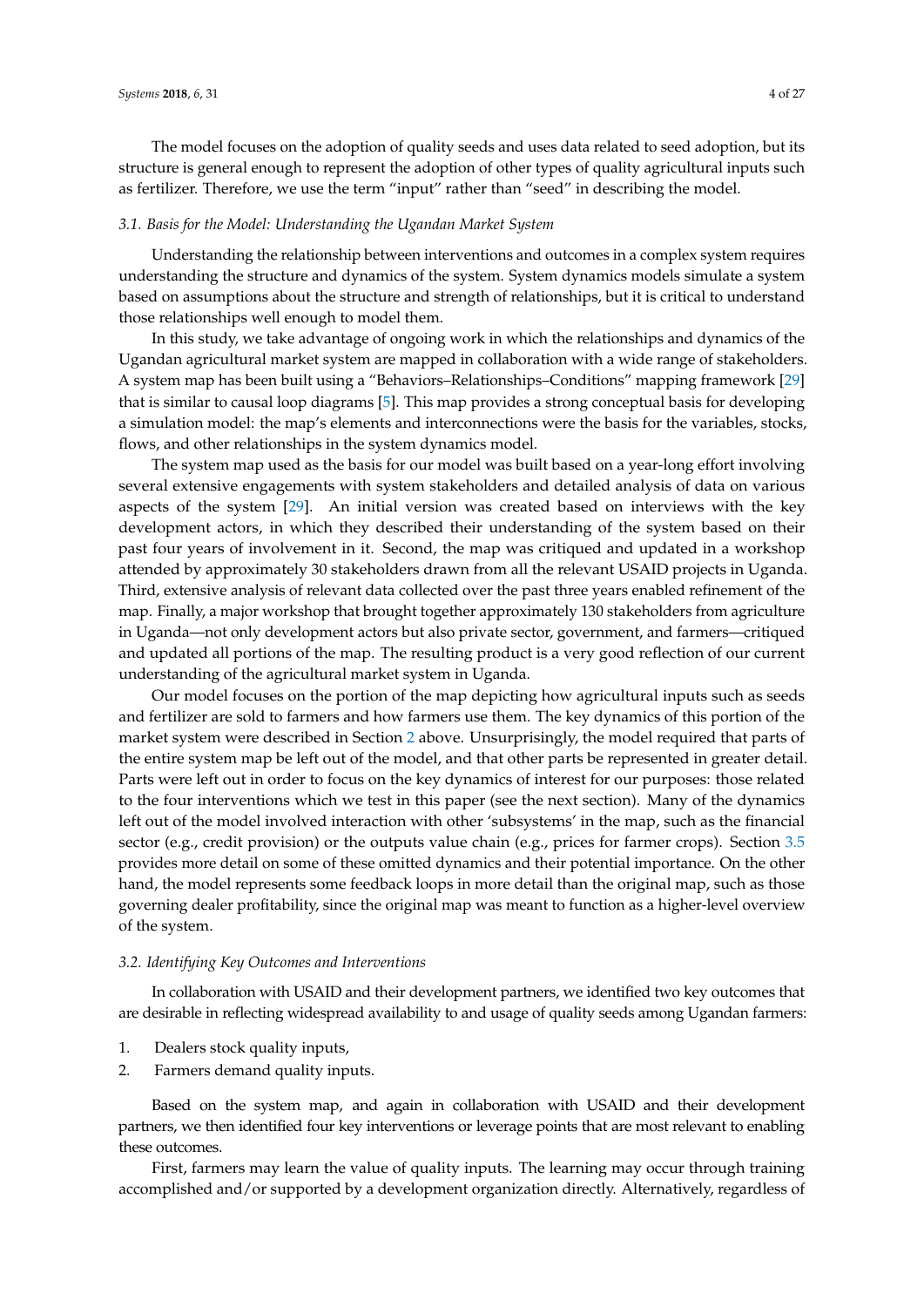donor-supported training, farmers may learn through conversations with other farmers (or through formal or informal training conducted by the dealers from whom they buy quality inputs, as discussed in the third point below).

Second, dealers may learn the value of quality inputs, to ensure they understand why and how they can be used. Again, the learning may occur through direct training (either by a development organization or a seed supplier supported to do such training by a donor) or through conversations with other dealers. (Seed suppliers could provide training themselves without donor support, but this dynamic is not modeled explicitly.)

Third, dealers may themselves help farmers to learn the value of quality inputs, for example through trainings conducted by dealers for their farmer customers. Development organizations would not implement this training directly, but rather would initially support dealers in learning how to conduct these trainings and with ideas for how to do so. Additional dealers not initially supported by development organizations might later learn how to do such trainings through conversations with supported dealers or by imitating successful dealers.

Fourth, development organizations may support the setup of regulations and a system for verifying the quality of inputs, either through the government or private sector actors. One current system enables seed suppliers to place scratch-off 'badges' on products, whose validity farmers can check via text message. Therefore, the use of such a system requires that farmers understand how to verify quality using badges and that dealers stock product from seed suppliers who have chosen to use this system.

USAID has funded or considered all four of these types of interventions, and the latter three are related to the FTF-VC project. The system dynamics model represents the key dynamics that connect these interventions to the outcomes and the dynamics that might influence or "interfere" with the outcomes, as described below.

#### *3.3. System Dynamics Model*

System dynamics modeling represents changes in a complex system, and is particularly useful for simulating the stock-flow-feedback processes that typically underlie the behavior of complex systems like that we study here [\[5\]](#page-25-4). The modeling language relies on three main types of variables. "Stocks" represent the accumulation of something; "flows" represent the rate of flow into or out of a stock; and other variables may influence stocks, flows, and each other to govern the system. The set of stocks, flows, and variables represents a system of coupled nonlinear differential equations, which can be simulated over time to determine how stocks change.

Our system dynamics model represents the key dynamics that enable widespread availability of and adoption by farmers of quality inputs. It represents outcome (1), dealers stocking quality products, through changes in a stock of dealers who have adopted quality inputs, meaning that they choose to sell quality inputs. It represents outcome (2), farmers demanding quality products, through changes in a stock of farmers who have adopted quality inputs, meaning that they choose to buy and use them.

There are three main sections of the model, which represent dealer behavior, farmer behavior, and costs and profitability (which are relevant to decisions by both farmers and dealers). Each of these sections are described below. (Note that we use the terms "quality dealer" and "quality farmer" to signify dealers (farmers) who have chosen to sell (buy) higher-priced quality inputs. This does not guarantee that these quality inputs have been verified as such; this is a potential barrier to adoption, as discussed above.)

#### <span id="page-4-0"></span>3.3.1. Dealer Adoption

The dealer adoption section of the model is shown in Figure [1.](#page-5-0)

The key dynamic is the movement of dealers from the stock of "non-quality dealers" to the stock of "quality input dealers", or back from quality to non-quality. This represents a key desired behavior change in which dealers choose to sell quality inputs. There are two steps in this transition: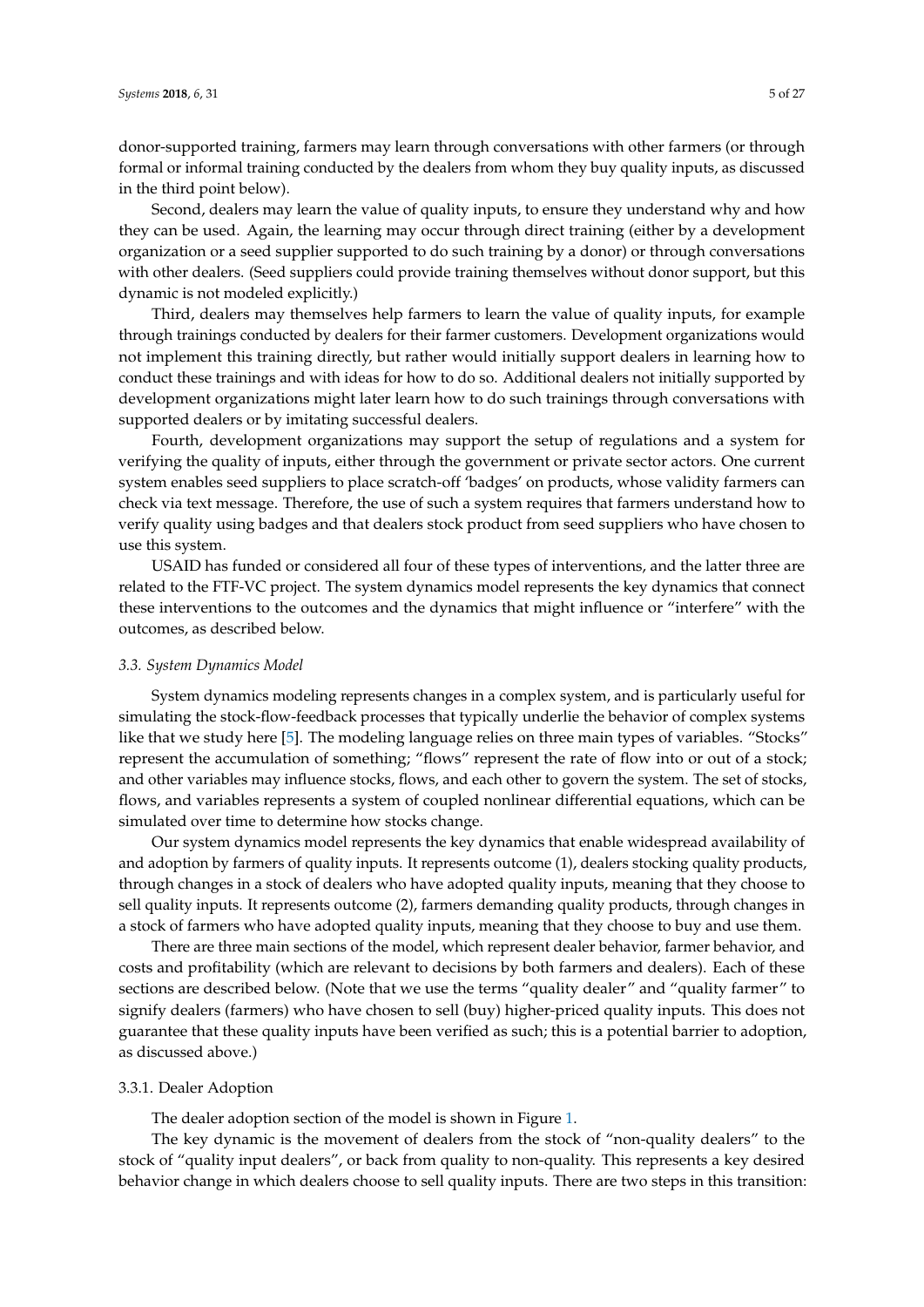non-quality dealers first learn about the value of selling quality inputs (and move to the stock of "non-quality, educated dealers") and then choose to become quality input dealers (move to the stock of "quality input dealers").

<span id="page-5-0"></span>

**Figure 1.** Portion of the system dynamics model that represents dealers adopting or un-adopting quality inputs. The variable shown in red represents one of the interventions tested in this paper. Variables in <br/>brackets> are computed elsewhere in the model.

In the first step, the rate at which non-quality dealers learn about the value of quality inputs is influenced by two factors. First, dealers may be educated through a donor-supported or other training. The proportion of dealers trained is tested at different values in our experiments to represent different investments in this intervention, and the intervention duration is five years, consistent with recent USAID programming (though we later test the sensitivity to this assumption). Second, dealers learn about the value of quality inputs because they see that other dealers are successfully selling quality inputs, the so-called "crowding in" or "word of mouth" effect. The rate of crowding-in depends on how often non-quality dealers come in contact with quality dealers (which depends on how many quality dealers there are) and the proportion of contacts that result in the non-quality dealer learning about the value of quality inputs. While there is no data on these parameters for dealers, their values are estimated based on values found for farmers (see Section [3.4](#page-8-1) and Appendix [A](#page-20-1) for details).

In the second step, the rate at which educated non-quality dealers choose to become quality dealers is influenced by the potential for higher profit through selling quality products. When there is more profit to be made by selling quality inputs, more dealers will choose to adopt. We make the basic assumption that when profits are equal among quality and non-quality products, only a small number of dealers will be motivated to sell them, but, as profits become higher for quality products, more and more dealers will choose to adopt (see Appendix [A](#page-20-1) for details).

Thus, through these two steps, the overall movement from non-quality dealers to quality dealers is influenced by education through training, contact with successful quality dealers, and the potential profit. These are the three key factors that were identified in the system maps (described in Section [3.1\)](#page-3-0) and in farmer surveys (see Section [3.4\)](#page-8-1) as influencing this adoption decision.

Dealers may also un-adopt—choosing to sell non-quality inputs after selling quality inputs. A dealer's choice to stop selling quality inputs is influenced by the profitability. If it is more profitable to sell non-quality inputs, they will be more likely to do so. The function's parameters are similar to those for adoption: dealers will not un-adopt until profit is lower for quality than for non-quality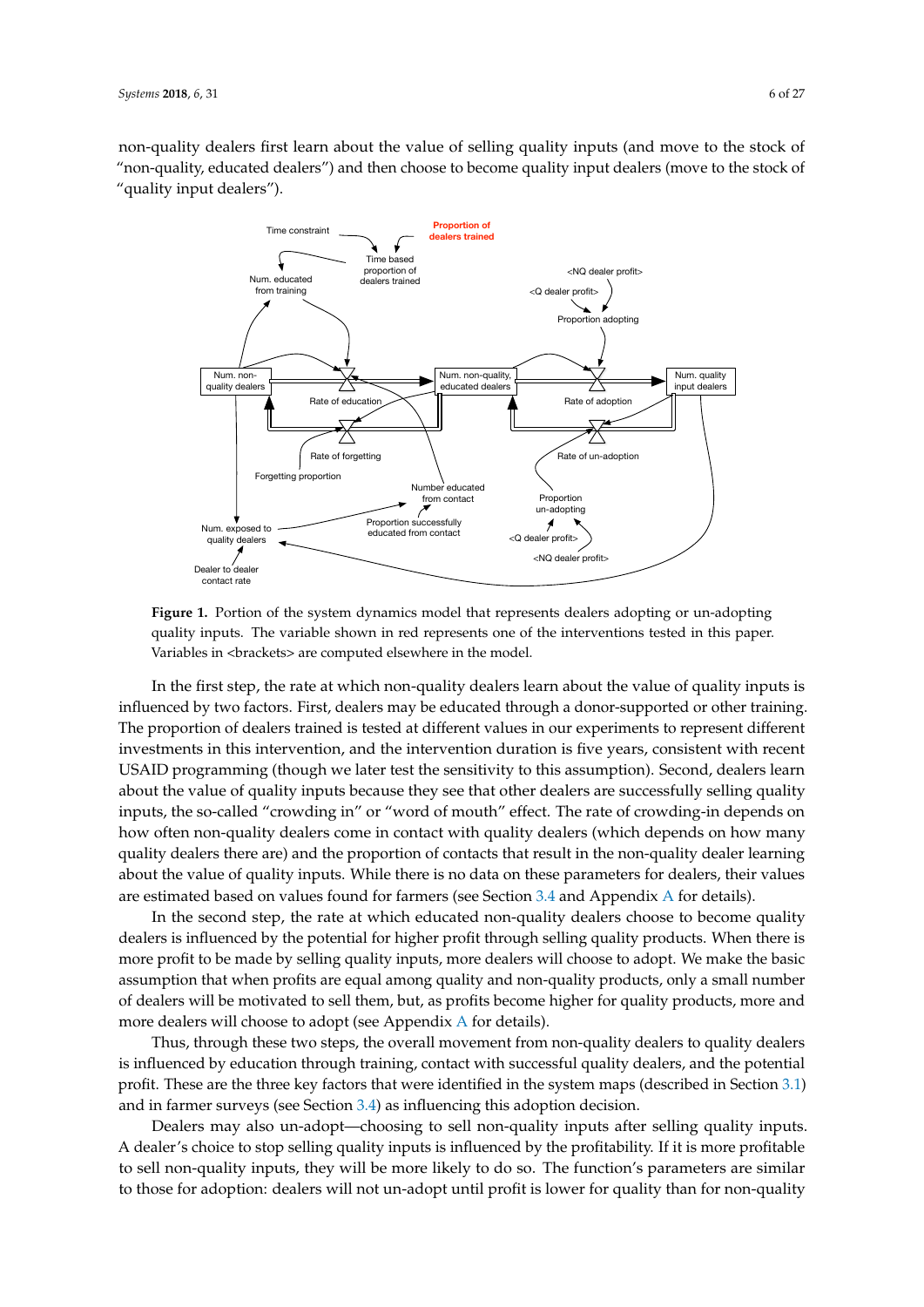products. Dealers who are educated about quality inputs but are not selling them (the stock of "non-quality educated dealers") may also 'forget' about the value of quality inputs, at an assumed (and small) rate.

The model includes a reinforcing loop, in which changes are continually amplified: increasing numbers of quality dealers enables further education through word-of-mouth because the increased number of quality dealers make contact with them more likely. On the other hand, adoption rates are limited if the market does not support adequate profits for quality dealers.

#### 3.3.2. Farmer Adoption

The farmer adoption section of the model is shown in Figure [2.](#page-6-0) As with the dealer portion of the model, the key dynamic is the movement of farmers from the stock of "non-quality farmers" to the stock of "quality inputs farmers" and back. This represents a key desired behavior change in which farmers choose to buy quality inputs.

<span id="page-6-0"></span>

**Figure 2.** Portion of the system dynamics model that represents farmers adopting or un-adopting quality inputs. The variables shown in red represent the interventions tested in this paper. Those shown in <br/>brackets> are computed elsewhere in the model.

This transition has two steps, analogous to adoption by dealers discussed in Section [3.3.1:](#page-4-0) farmers first must learn the value of quality inputs and then choose to purchase them. In the first step, the rate at which farmers become educated about the value of quality inputs is influenced by two factors: the number and effectiveness of trainings—which may be offered by intervening development organizations or by input dealers who sell quality inputs; and the "crowding in" or "word of mouth" effect, in which contacts with quality farmers enable non-quality farmers to learn about the value of quality inputs. The farmer to farmer contact rate and proportion of contacts resulting in education were found from a survey of farmers (see Appendix [A](#page-20-1) for more details), while the likelihood of contact with a quality (rather than non-quality) dealer is the percentage of dealers selling quality products. Note that the model assumes training by word of mouth is just as effective as formal training offered by dealers or by development organizations (there is no data on whether there are differences).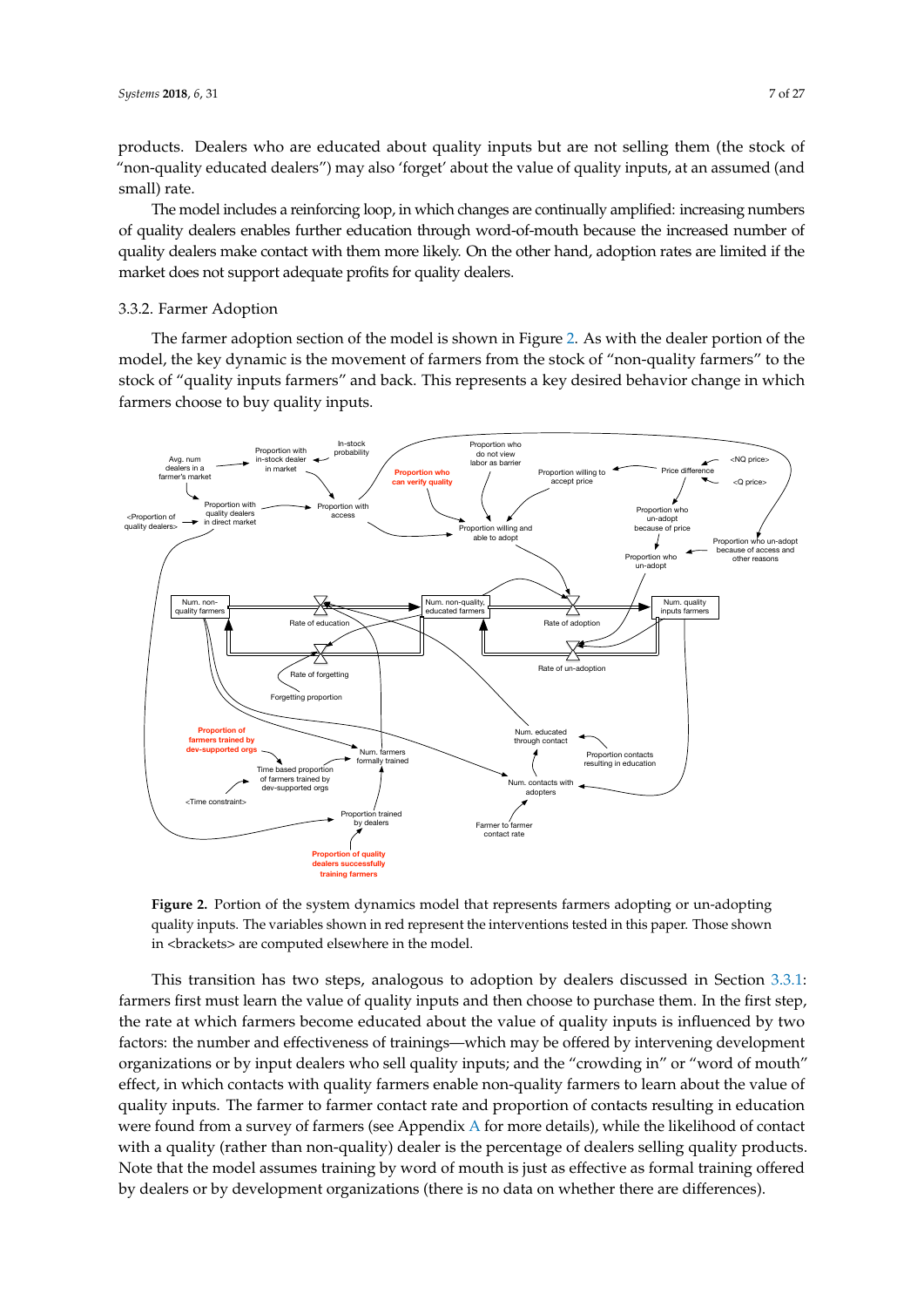In the second step, educated farmers (in the stock of "non-quality, educated farmers") may then choose to adopt quality inputs. The rate at which they choose to adopt quality inputs is influenced by four factors, which were identified in a farmer survey as the key barriers for farmers adopting quality inputs.

First, adoption is constrained by the farmer's access to quality inputs. Access depends on whether a quality dealer is accessible to the farmer, and whether the dealer is stocked out of quality inputs. The proportion of farmers with access to a quality dealer is driven by the number of dealers accessible to them and the proportion of dealers who sell quality products. (Most Ugandan farmers have access to only a few agrodealers who are nearby, since nearly all are smallholder farmers and few have access to motorized transportation.) In-stock probability represents the chance that each dealer is not stocked out for a farmer's visit in each growing season (based on a market-wide average from the farmer survey). A stockout at all of a farmer's accessible quality dealers, or a lack of access to quality dealers, prevents the farmer from adopting in that season.

Second, adoption is influenced by the percentage of farmers who see quality inputs as requiring too much labor. (This parameter's value comes from a farmer survey).

Third, adoption is influenced by the proportion of farmers who can verify that quality inputs available in the market are not counterfeit. Farmers typically do not trust their dealers' word on whether inputs are genuine, and the 'badges' with which genuine quality can be verified are not available everywhere and for all products (in other words, not all dealers who sell quality seeds sell 'badged' quality seeds). In addition, not all farmers understand how to use these badges to verify input quality. The "proportion who can verify quality" represents the proportion of farmers who understand how to do so and whose dealers carry products marked with the badge. (This value is one of the interventions we study, so it is varied deliberately.)

Fourth, adoption is influenced by the difference in price between quality and non-quality inputs. The function governing adoption based on price was determined based on current price differences and the reported choices made by farmers in a recent survey; see Appendix [A](#page-20-1) for details.

The rate at which farmers un-adopt quality inputs—choose to buy non-quality after buying quality inputs—is influenced primarily by price and access, along with other reasons given by farmers in a recent survey. Farmers un-adopt when prices are too high, or when they cannot access a dealer who stocks quality inputs. The rates of un-adoption are based on the percentage of farmers who, in the survey, reported they had chosen to un-adopt because of either price or access combined with other reasons. (Appendix [A](#page-20-1) provides details of the functions governing un-adoption due to price and access.)

As in the dealer portion of the model, there is a reinforcing loop in which, as more farmers adopt quality inputs, more farmers are convinced to do so by word of mouth. In addition, there is a second reinforcing loop that connects farmers and dealers. As more dealers choose to sell quality inputs, more farmers have access to quality inputs and (potentially) more farmers may be trained in the value of quality inputs by dealers. Conversely, if fewer dealers sell quality inputs, access for farmers goes down, limiting the number of farmers who can adopt. Other limitations on the adoption rate include in-stock probabilities, perception of increased labor, and high prices.

#### 3.3.3. Dealer Profitability

The dealer profitability section of the model is shown in Figure [3.](#page-8-2) These two loops represent the average business performance of a non-quality and a quality dealer. Each dealer is assumed to have the same market share and the same market conditions as all the other dealers in their groups. (This assumption was made in the absence of better information but appears reasonable for our purposes because the agrodealers who sell directly to farmers tend to be single small shops who sell to their own local populations.) Profit for each (non-)quality dealer is total revenue minus total expenses for all (non-)quality dealers, divided by the total number of (non-)quality dealers. The total revenue is based on the selling price and the units sold, which in turn is influenced by the number of (non-)quality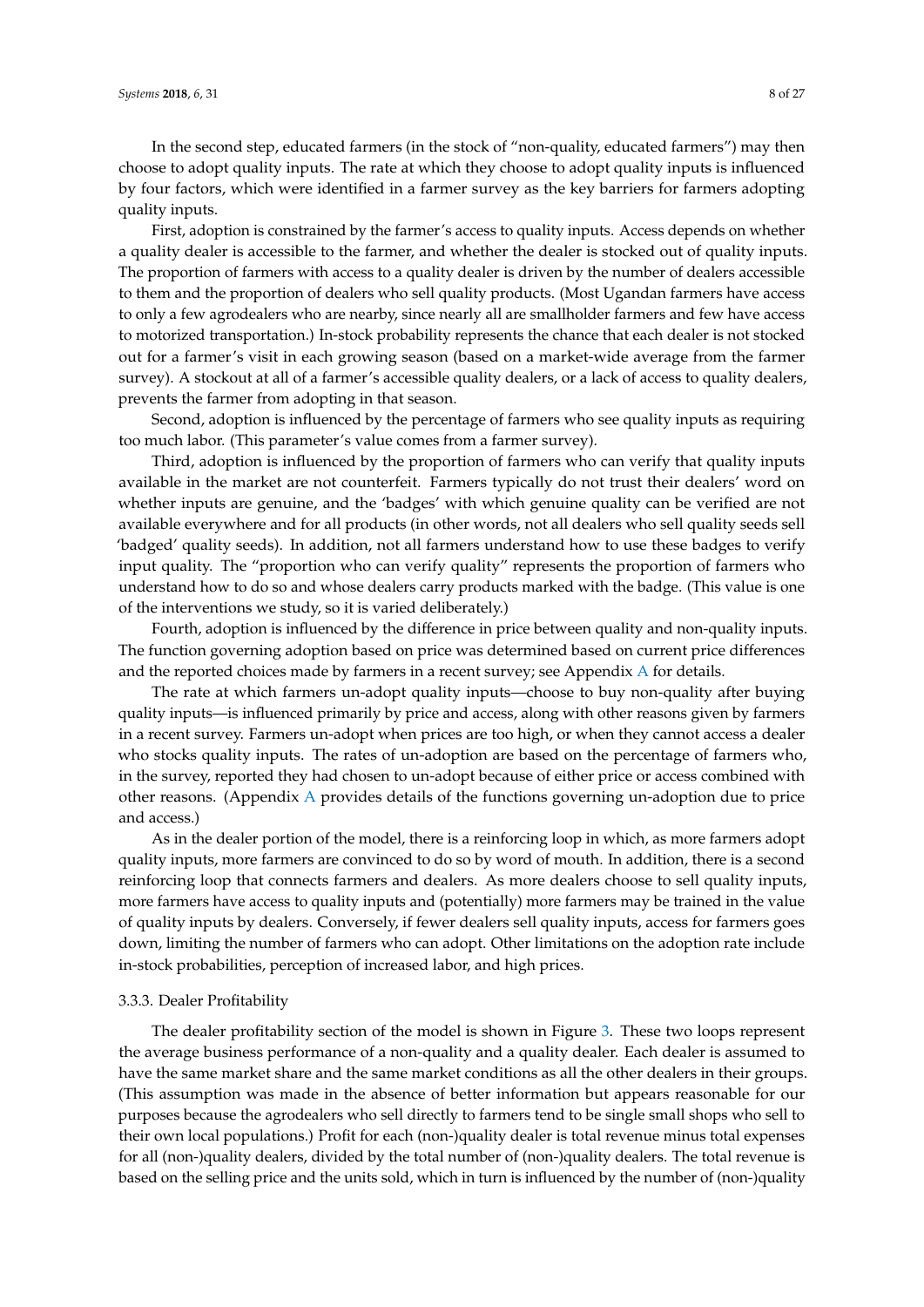farmers. The expenses are based on the purchase price from a supplier. The purchase and selling prices are estimated based on current market prices, but we also perform a sensitivity analysis on these parameters.

<span id="page-8-2"></span>

**Figure 3.** Portion of the system dynamics model that represents dealer profitability.

#### 3.3.4. Implementation

The model was implemented in Vensim 7 PLE (Ventana Systems, Inc., Harvard, MA, USA).

#### <span id="page-8-1"></span>*3.4. Data Sources*

The relationships in the model were drawn from the system map created for the agricultural system in Uganda (described in Section [3.1\)](#page-3-0), but the system map does not quantify the strength or characteristics of each relationship. To do so, we drew on several other data sources, as referenced in the preceding paragraphs.

The most important data source was a survey of farmers conducted by one of the USAID-supported activities. Data came from two growing seasons in 2015 and 2016. Additional data sources include population information from the Ugandan Bureau of Statistics, an agrodealer survey conducted by another USAID activity, and market statistics from field experts.

The farmer survey identified the key factors that constrain farmer adoption of quality inputs and enabled us to quantify the extent to which each factor does so. First, it described aspects of the relationships between farmers and their peers. Questions regarding whether farmers trained other farmers and whether they feel confident in their understanding of quality inputs informed the "word of mouth" variables in the model. Second, the survey also showed how dealers or development actors influenced farmers. Questions regarding whether farmers had been trained by dealers and/or development organizations, combined with whether they feel confident in their understanding of quality inputs, informed the training success rates in the model. Third, the survey identified barriers to adopting quality inputs. A survey question that asked farmers to explain why they did not use quality inputs informed the rates by which accessibility, labor, lack of verifiable quality, and price impede farmer adoption in the model.

Farmer and dealer populations were estimated based on available data from the Uganda Bureau of Statistics and a survey of agricultural input dealers conducted by another USAID activity. Prices for quality and non-quality inputs were gathered from summer 2017 prices in Ugandan seed markets for maize.

As in many developing country contexts, data were not available to quantify every relationship. Where data were not available, reasonable estimates were made. For example, there was limited data on "word of mouth" for dealers; estimates were made based on the data for farmers.

#### <span id="page-8-0"></span>*3.5. Assumptions and Model Boundary*

A number of potentially important dynamics were not included in this model, in order to focus on the most critical dynamics identified by our development partners (see the discussion of building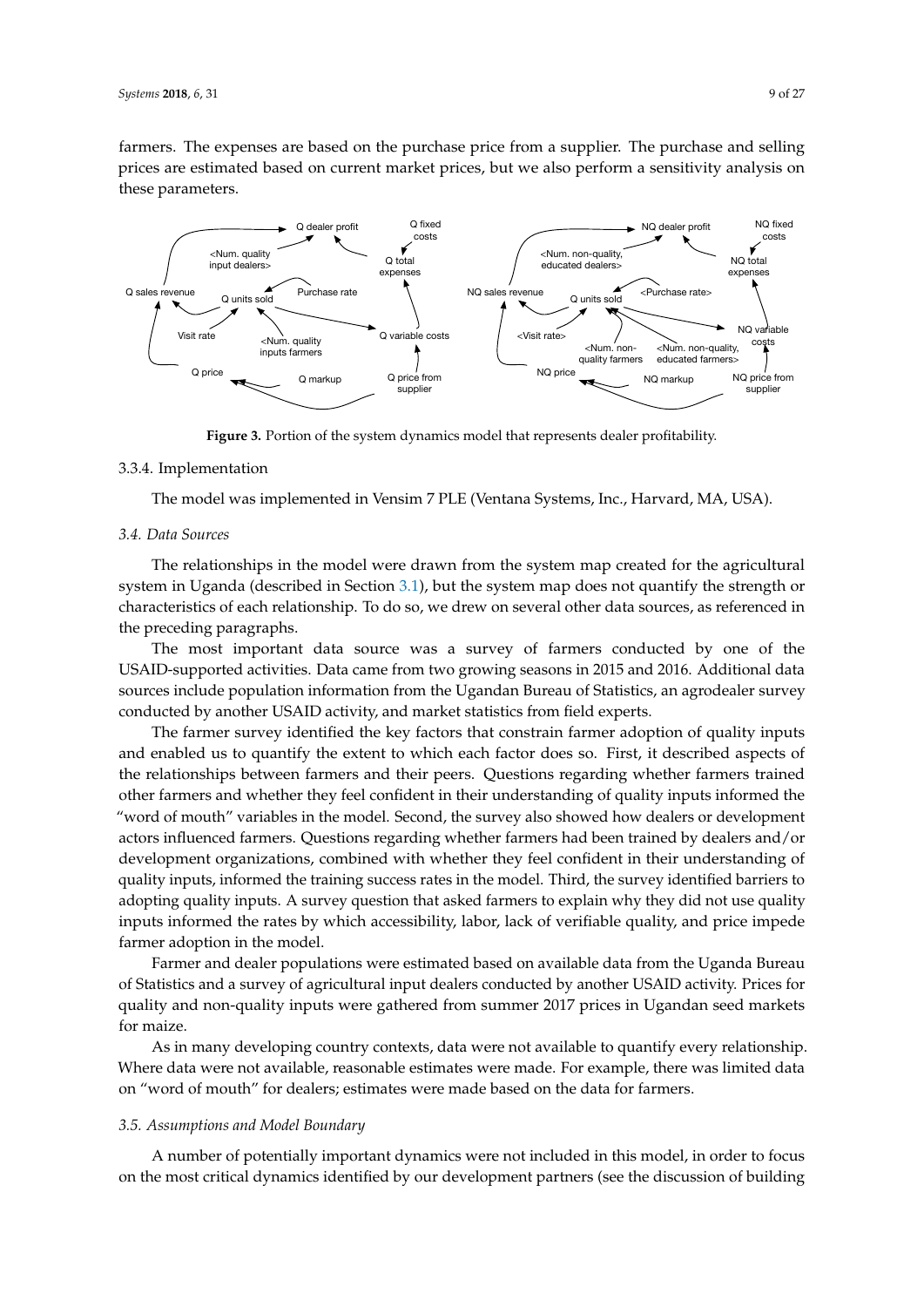a system map, in Section [3.1\)](#page-3-0). Figure [4](#page-9-0) provides a model-boundary diagram [\[30\]](#page-26-7), which highlights which dynamics are endogenous, exogenous, and omitted from the model.

<span id="page-9-0"></span>

\* We also consider scenarios in which these variables are endogenously computed

**Figure 4.** The model boundary diagram shows which variables are endogenous and exogenous (fixed), and highlights some of the important system dynamics that are not represented in the model.

Many of the omitted dynamics represent long-term changes, such as farmer population trends, market prices, and technology. Likewise, many of the exogenous (fixed) variables, such as price markups and costs, might change over time as the system features change. A model aiming to *predict* performance over a long time horizon should include many of these dynamics. However, our goal is different. We seek to understand how a set of relatively short-term development investments set the system on different trajectories. The model makes assumptions consistent with a shorter time horizon in which many system features remain constant. Simulating the system over a somewhat longer 10-year time horizon (as we do in our results) helps to highlight the differences between the trajectories; the purpose is not to predict long-term results but to better understand the implications of short-term decisions. Including the longer-term dynamics (which we currently fix or exclude) might make it harder to distinguish which aspects of the results were due to the development interventions we test and which are due to other factors. However, future work should attempt to understand whether the omitted factors would *differentially* affect the performance of the interventions we test. We include a sensitivity analysis in Section [4.4](#page-14-0) to identify some of the factors likely to make an important impact.

One omitted dynamic is the potential role of credit in enabling more farmers to purchase quality inputs. Indeed, provision of credit by dealers and/or financial institutions is a growing focus of development interventions. It was not modeled here, since it was not the focus of the particular project with which we worked. We expect that credit provision would enable wider adoption by farmers, and that it could potentially have a large impact. Future work should investigate this question.

A second omitted dynamic is the returns, or benefits, from investment in quality inputs, which are related to the price at which farmers sell their output. The current market rewards higher yields and some aspects of higher-quality outputs [\[31\]](#page-26-8) with higher selling prices. The current model assumes that returns remain the same as they are in the current market because the rate of un-adoption is based on the rate at which farmers currently report un-adopting because of price (presumably because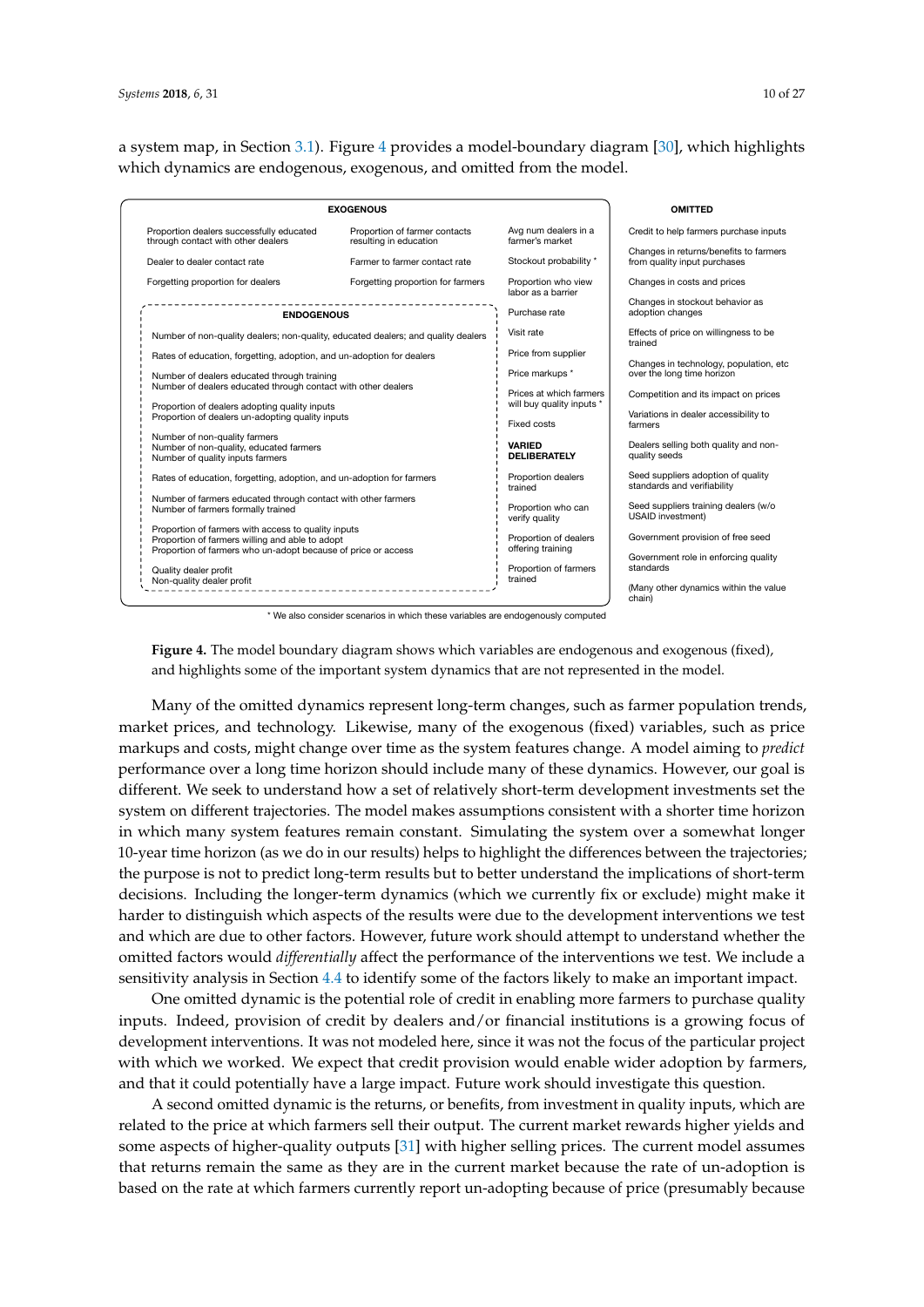returns did not justify the additional investment). The output prices and farmer returns are unlikely to remain the same over the long term. Therefore, in Section [4.4,](#page-14-0) we examine how the results would change if output prices fall as the number of quality farmers grows. Our assessment, however, is not comprehensive, and future work should explore this issue, since our results indicate it is important.

Similarly, changes in seed prices from suppliers and markups for quality seeds are assumed fixed, although in reality they would likely change as the market expands. Here, again, there was no data to indicate how prices and markups would change. They are fixed at a constant value in this model, but we examine how the results would change if they were endogenous; see Section [4.4.](#page-14-0)

Other omitted dynamics include the behavior of seed suppliers (those who sell to dealers) and the role of the government. The list provided in the model boundary diagram is by no means comprehensive, since the system is large and complex.

#### *3.6. Scenarios*

We investigated the impact of different levels of investment in four different interventions in the system, in order to learn which interventions provide the largest benefit.

The four interventions include:

- 1. *Proportion of dealers trained*: The percentage of the total non-quality dealers that are effectively taught about quality inputs by any development organization or the government. The intervention is limited to five years, aligned with the typical length of a USAID intervention (though we test the sensitivity to this assumption).
- 2. *Proportion of quality dealers successfully training farmers, or "dealer-to-farmer training"*: The rate at which non-quality farmers are successfully trained by quality dealers about the value of quality inputs. In practice, these training sessions include farmer field days and educational promotions. The total number of farmers reached through these training sessions is limited by the total number of quality dealers. There is assumed to be no time limitation, since dealers may continue training farmers even after donor-supported training of dealers has ceased.
- 3. *Proportion who can verify quality*: The proportion of farmers who can verify product quality, in that they know how to do so and products with the verification 'badge' are available in their market. There is assumed to be no time limitation, since a private-sector verification entity would continue to operate after a donor-supported intervention had ceased. The proportion is ramped up linearly from 10% to the maximum value in five years (after which it remains constant), to represent the gradual roll-out of the technology and training to use it.
- 4. *Proportion of farmers trained through development-supported organizations*: The proportion of all non-quality farmers who are effectively taught about quality inputs through training by donor-supported organizations. The intervention is limited to five years, aligned with the typical length of a USAID intervention (though we test the sensitivity to this assumption).

In the results that follow, for simplicity, we examine investments in each intervention at low (10%), moderate (50%) and high (90%) levels. The "baseline" scenario includes all four interventions at minimal (10%) levels. The initial value for the total percentage of farmers who had adopted quality seeds was set at 52% (based on the farmer survey). The initial value for the percentage of dealers who had adopted quality seeds was set at 45% (from the dealer survey). All the other model parameters are based on data from the farmer survey and agrodealer survey discussed in Section [3.4.](#page-8-1)

It is important to note that, while all four of these interventions can be varied from 0% to 100%, these investments require very different levels of resources. For example, training 90% of all farmers requires more resources than training 90% of all dealers, since there are many more farmers than dealers. While our results examine investments in each intervention at 10%, 50% and 90% levels, it is important to keep in mind that the actual levels of resource investment are very different. Section [4.3](#page-14-1) considers this issue in more detail.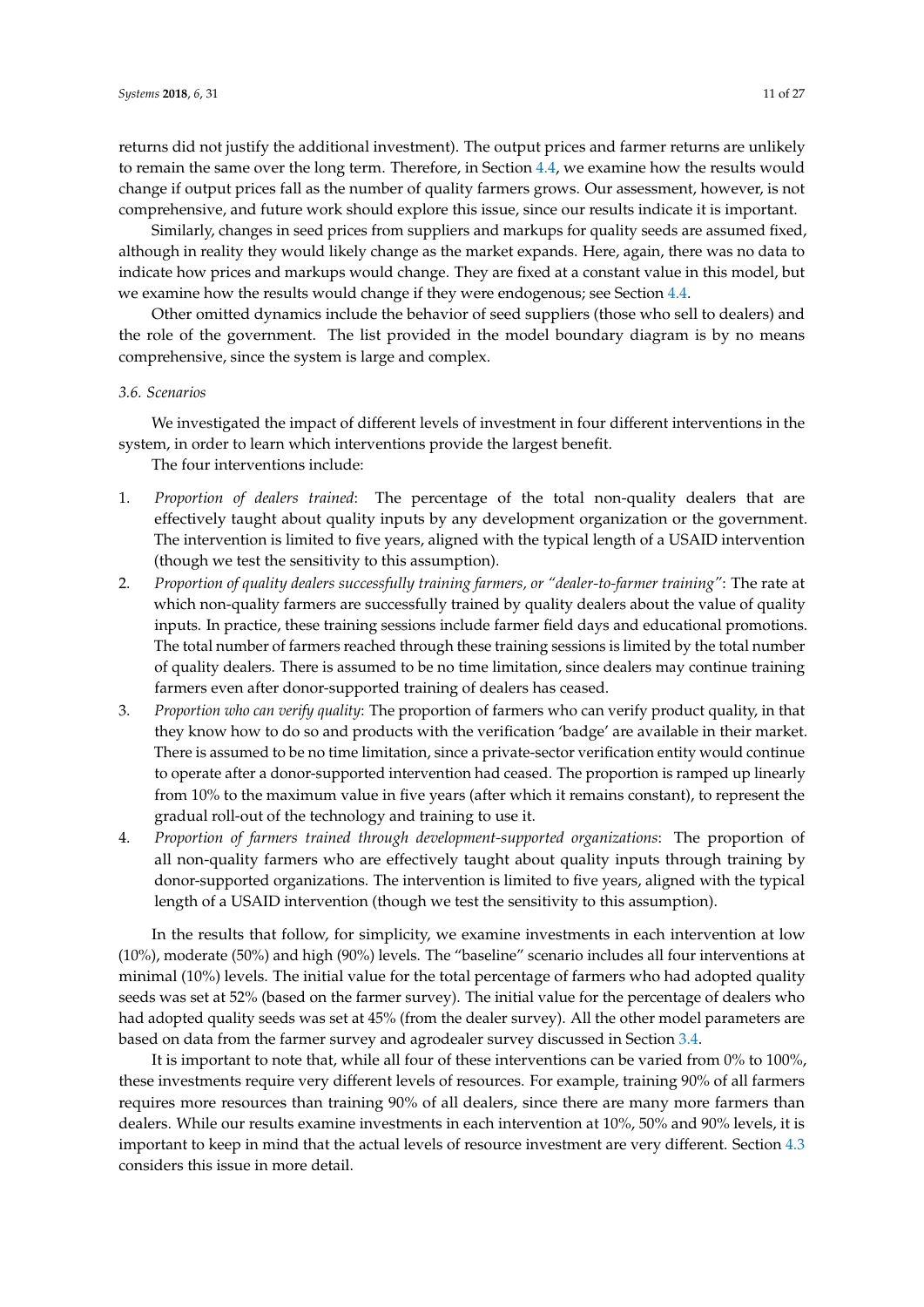We also investigated the effect of different combinations of these interventions, in order to understand whether intervening in multiple parts of the value chain is necessary in order to make progress. In particular, we considered a package of "market facilitation" interventions that involved working only with dealers and regulators or industry actors, but not with farmers, following a market facilitation 'light touch' approach (interventions 1, 2, and 3). We also considered all four interventions together.

Finally, we examined the sensitivity to additional important factors. Section [4.4](#page-14-0) provides details.

#### <span id="page-11-0"></span>**4. Results**

This section gives an overview of the results for one intervention at a time, and then combinations of interventions. Next, the cost-effectiveness of the interventions are considered, and sensitivity analyses and model evaluation results are provided.

#### *4.1. One Intervention at a Time*

<span id="page-11-1"></span>First, consider the results for selecting just one of the interventions described above. Figure [5](#page-11-1) shows the results for each of the four individual interventions at the highest (90%) level, with all other interventions at the baseline (10%) level. Figure [5a](#page-11-1) shows the results for the percentage of quality farmers, while Figure [5b](#page-11-1) shows the results for the percentage of quality dealers.



(**b**) Percent quality dealers

**Figure 5.** Results for all four interventions invested in individually at the 90% level.

The baseline scenario leads to a continuing decrease in the percentage of farmers choosing quality inputs. At baseline levels, the system does not change in the desired direction: toward widespread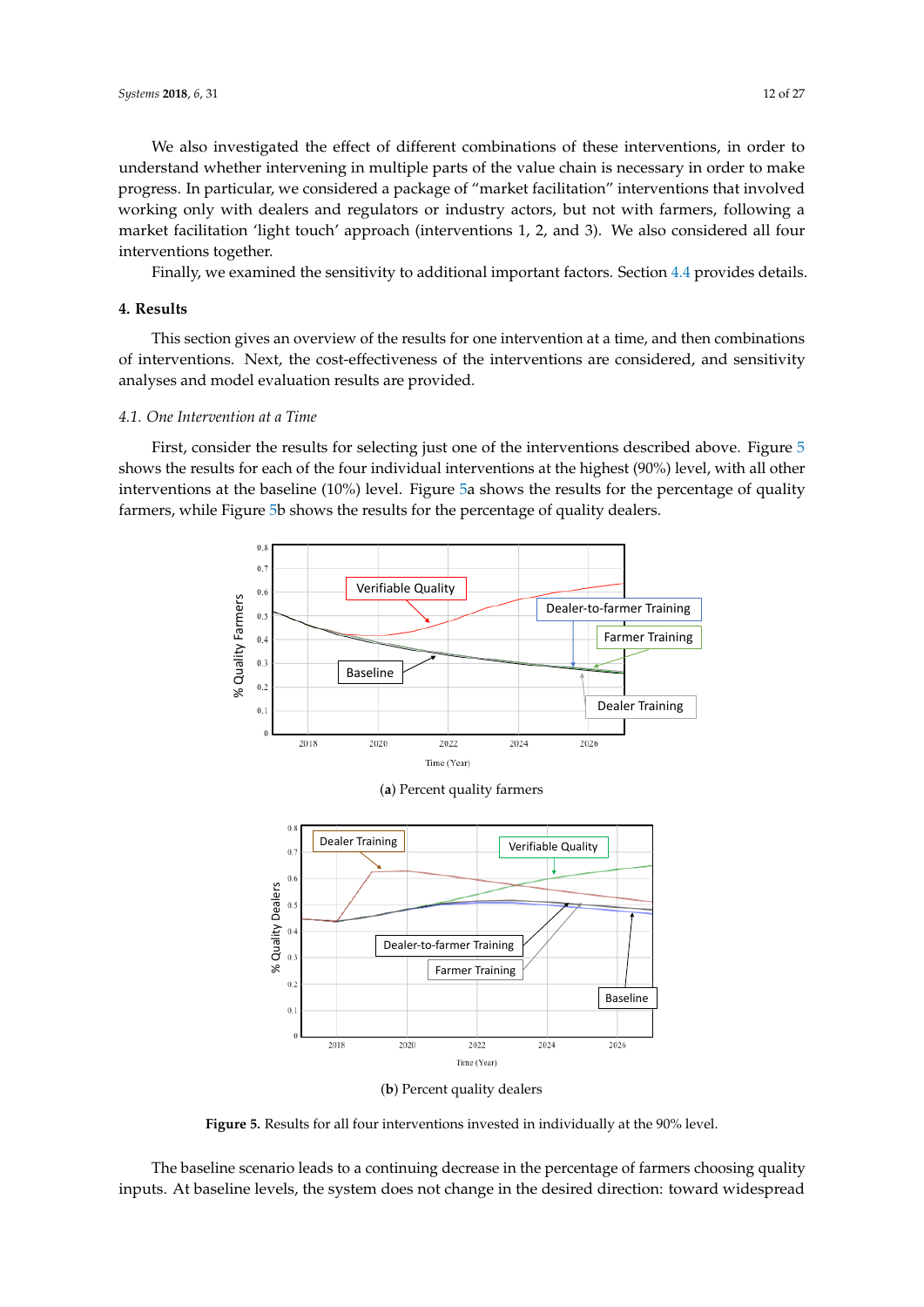With the exception of verifiable quality, the individual interventions resulted in negligible increases in the overall percentage of quality farmers. While direct dealer training led to an early spike in the percentage of quality dealers, this advantage was not maintained in the long run and had little effect on farmer adoption. These scenarios follow the same decreasing trend as the baseline.

Setting verifiable quality at 90%, on the other hand, resulted in an increase in the percentage of quality dealers and quality farmers compared to the baseline scenario. The initial drop in percent quality farmers is due to the starting percentages being different than the market can actually support (we tested several different starting points, and the results eventually settle into similar trajectories, as discussed in Section [4.4\)](#page-14-0). After about three years, the percentage of quality farmers and dealers begins to rise.

The results suggest that only verifiable quality has much effect, individually, on the trajectory of the system.

#### *4.2. Combinations of Interventions*

Next, we consider whether combinations of interventions lead to better results.

Market facilitation approaches tend to use a "light touch" approach that strengthens value chains rather than directly intervening with farmers. Another key feature of market facilitation is intervening at several points in the value chain at once. We therefore examine the impact of various combinations of investments in interventions 1, 2, and 3, which depend on working with dealers and with industry or regulatory bodies, rather than with farmers directly.

Figure [6](#page-12-0) shows the results for all combinations of 50% and 90% investments in the three interventions that reflect a market facilitation approach. The plot also includes a line showing the effects of 90% investments in all the market facilitation interventions plus training 90% of farmers directly.

<span id="page-12-0"></span>

Figure 6. Results (in terms of quality farmer percentage) for 'market facilitation' interventions: combinations of training dealers, training dealers to train farmers, and e-verification.

As might be expected from the results for each individual intervention, investing in verifiable quality is clearly required in order to increase the percentage of quality farmers. When combined with other investments, investing in verifiable quality at the 50% level enables the proportion of quality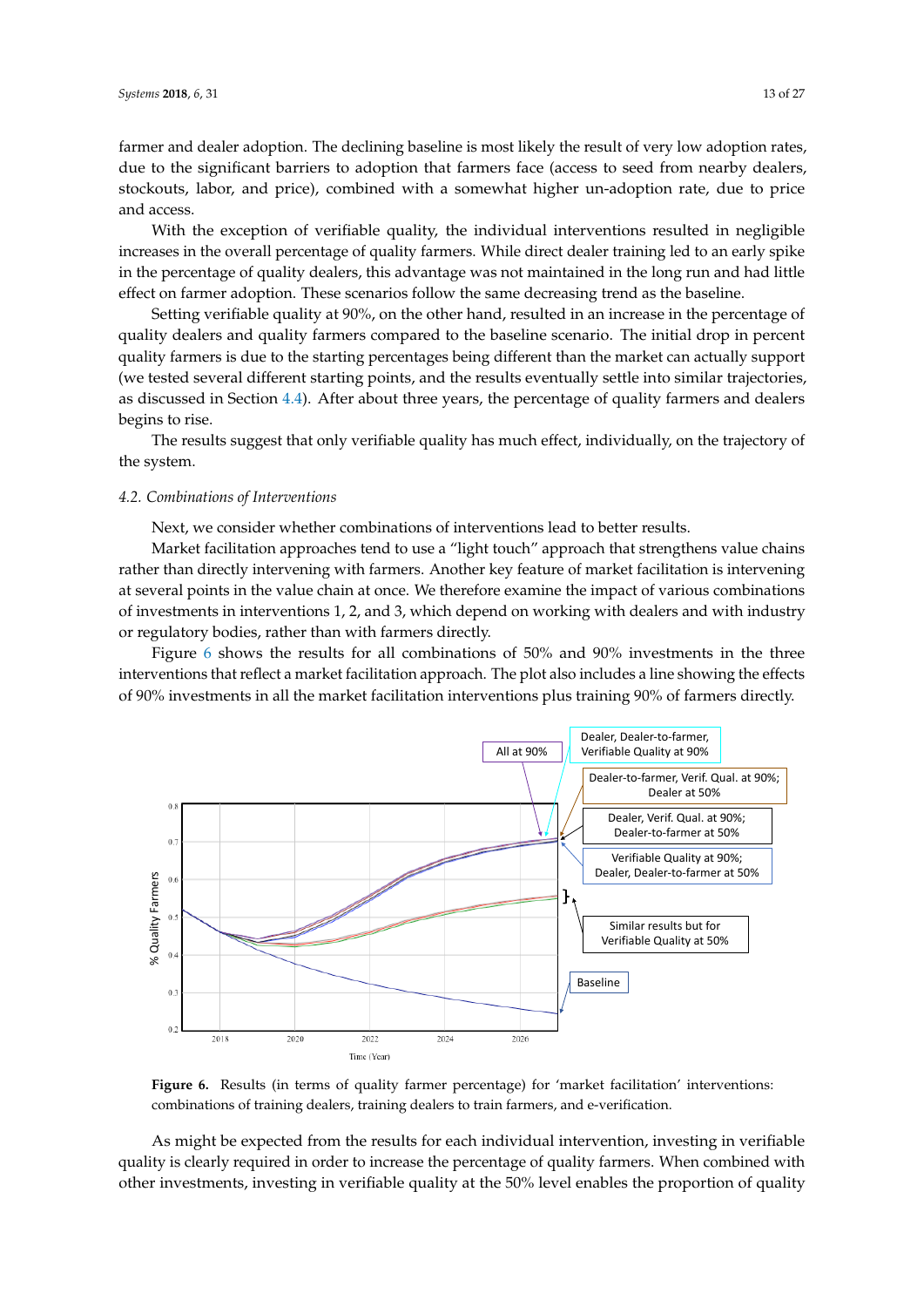farmers to reach around 55% after 10 years, with small variations depending on the level of investment in the other interventions. Investing in it at the 90% level achieves around 70% quality farmers after 10 years, again with small variations depending on the level of the other investments. (Recall that verifiable quality alone reached about 63%; see Figure [5a](#page-11-1).) A moderate investment in verifiable quality constrains the effects of other interventions: 90% investment in the other two does little to improve results when verifiable quality is only at 50%. The results show that investing in verifiable quality is most critical.

Training farmers directly is a much larger investment since there are more farmers than dealers, and reaching 90% of them is harder than reaching 90% of dealers. The results show that training farmers in addition to large investments in all three other interventions has minimal impact. This is because nearly all farmers are already trained by dealer-to-farmer training, rendering direct training of farmers unnecessary.

Figure [7](#page-13-0) shows the results when one of the three 'market facilitation' interventions is left out (left at a 10% level of investment while the other two are at 50%). The results show that, as expected, leaving out verifiable quality leads to poor performance. Leaving out dealer training provides nearly the same results as investing in all three interventions because, when fewer dealers are actively trained, more are educated by other quality dealers through word of mouth ("crowding in"). This takes place over a slightly longer period of time, resulting in the slightly lower performance. The same effect occurs when dealer-to-farmer training is left out: more farmers are educated through crowding in. Of course, this phenomenon requires a sufficiently large population of dealers and/or farmers who have already adopted quality inputs. For scenarios in which the starting percentage of quality dealers or farmers is only 10% (not shown), leaving out the direct education of dealers or farmers, respectively, results in a much slower rising trajectory. We conclude that the education of dealers and/or farmers is most critical when there are few of them in the population.

<span id="page-13-0"></span>

**Figure 7.** Results (in terms of quality farmer percentage) for the three 'market facilitation' interventions at 50%, when one at a time is left out (at 10%). The reference mode, with these three interventions at 50%, is highlighted (see Section [4.5\)](#page-18-1).

Investing in a combination of approaches provides more benefit than investing in each one individually. For example, Figures [5a](#page-11-1) and [6](#page-12-0) show that investing only in verifiable quality (at the 90% level) is not as beneficial as investing in verifiable quality at 90% along with the other two interventions at 50%. On the other hand, not all interventions are needed at once: Figure [7](#page-13-0) shows that investing in verifiable quality and one other intervention is nearly as good as investing in all three.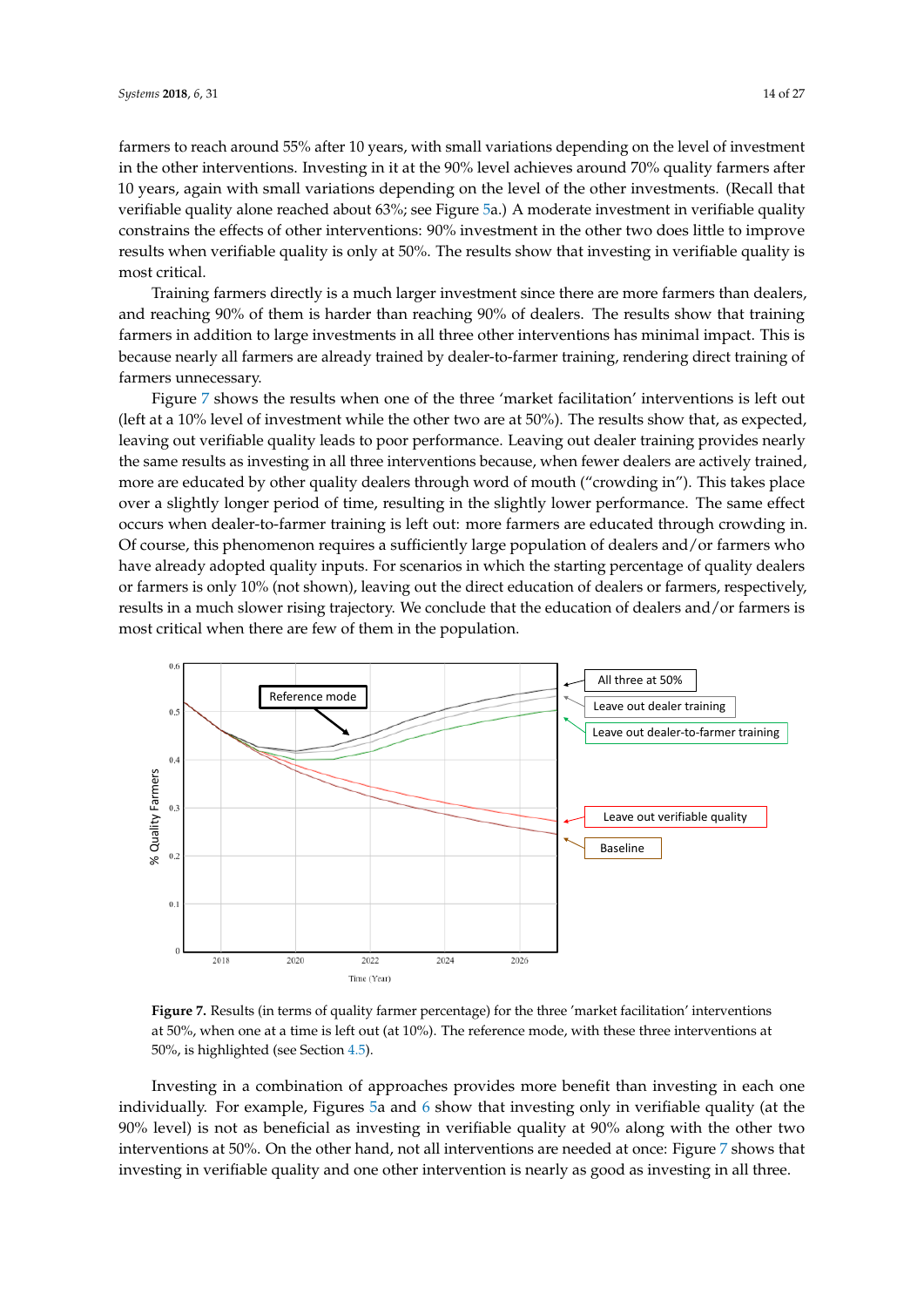In summary, these results show which interventions provide the largest and fastest benefits, and which should be prioritized: verifiable quality is critical, and dealer-to-farmer training provides the next-biggest impact. In addition, they show that investing individually in one intervention at a time has limited potential to improve the system; combinations of interventions at different points in the value chain lead to larger and faster benefits.

#### <span id="page-14-1"></span>*4.3. Cost Effectiveness*

These results have shown the effectiveness of the interventions, but not their cost-effectiveness. Unfortunately, cost data were not available for any of the interventions. However, we can estimate the relative cost of the training-related interventions by making assumptions about the relative costs of training dealers and farmers.

Two such assumptions were analyzed: (1) One assumption is that the cost is the same for training one dealer or one farmer, which is logical if each training is conducted individually or if group training sessions can be arranged with equal ease for both groups. (2) An alternative assumption is that the cost of training one dealer is the same as the cost of training all the farmers who are customers of that dealer. This assumption is logical if farmers and dealers lack transportation; in this case, trainers would have to travel to the dealer's area, but could conduct a group training session for all nearby farmers.

To compute the costs of training under each assumption, the total number of farmers and dealers trained by development-supported organizations was computed (recall that these are conducted only in the first five years). The 'cost' of such trainings was found using the two assumptions above, then normalized against the baseline. (Recall that the baseline scenario included all interventions at a 10% level.)

Under the first assumption, the cost is similar to the baseline when all four interventions are included because, while the interventions cause more farmers to be trained more quickly, the baseline scenario eventually trains a similar number of farmers. On the other hand, when dealer-to-farmer training is included but direct farmer training is not, the cost is just 12% of the baseline cost. This is because dealers are training farmers at no cost to the donor.

Under the second assumption, the combination of all four interventions at 90% costs 2.2 times the cost of the baseline scenario, largely because more dealers are being trained. Leaving out farmer training but keeping all other interventions at 90% costs approximately two times the baseline scenario. The costs are higher under this second assumption because the cost of training dealers is much higher.

It is important to note that these results ignore the cost of implementing a quality verification system. This cost would, of course, drive up the costs of the interventions significantly. There are likely two major aspects to the cost of such a system: training farmers to use it, which could be accomplished in the same trainings in which farmers learn the value of quality inputs (therefore the cost is accounted for above), and working with seed companies, the government, and others to implement and advertise the system. This cost would likely remain the same across all the interventions which include verifiable quality.

In short, these results suggest that the "market facilitation" interventions—those excluding direct training of farmers—are more cost-effective than those that train farmers directly.

#### <span id="page-14-0"></span>*4.4. Sensitivity Analyses*

Finally, we tested the sensitivity of the results to several key parameters and assumptions (using a simplified 'alternative scenario' approach [\[32\]](#page-26-9)).

First, we examined the sensitivity of the results to the starting point: to assumptions about the current percentage of quality farmers and quality dealers. The baseline values were 52% and 45%, respectively, based on data from farmer and agrodealer surveys, but these percentages may reflect only districts already targeted by development interventions, and the Uganda-wide percentages may be lower. Therefore, we tested scenarios where each was changed to 10%. Figure [8](#page-15-0) shows the results. No matter the starting point, the trajectories have the same trends, but after 10 years result in different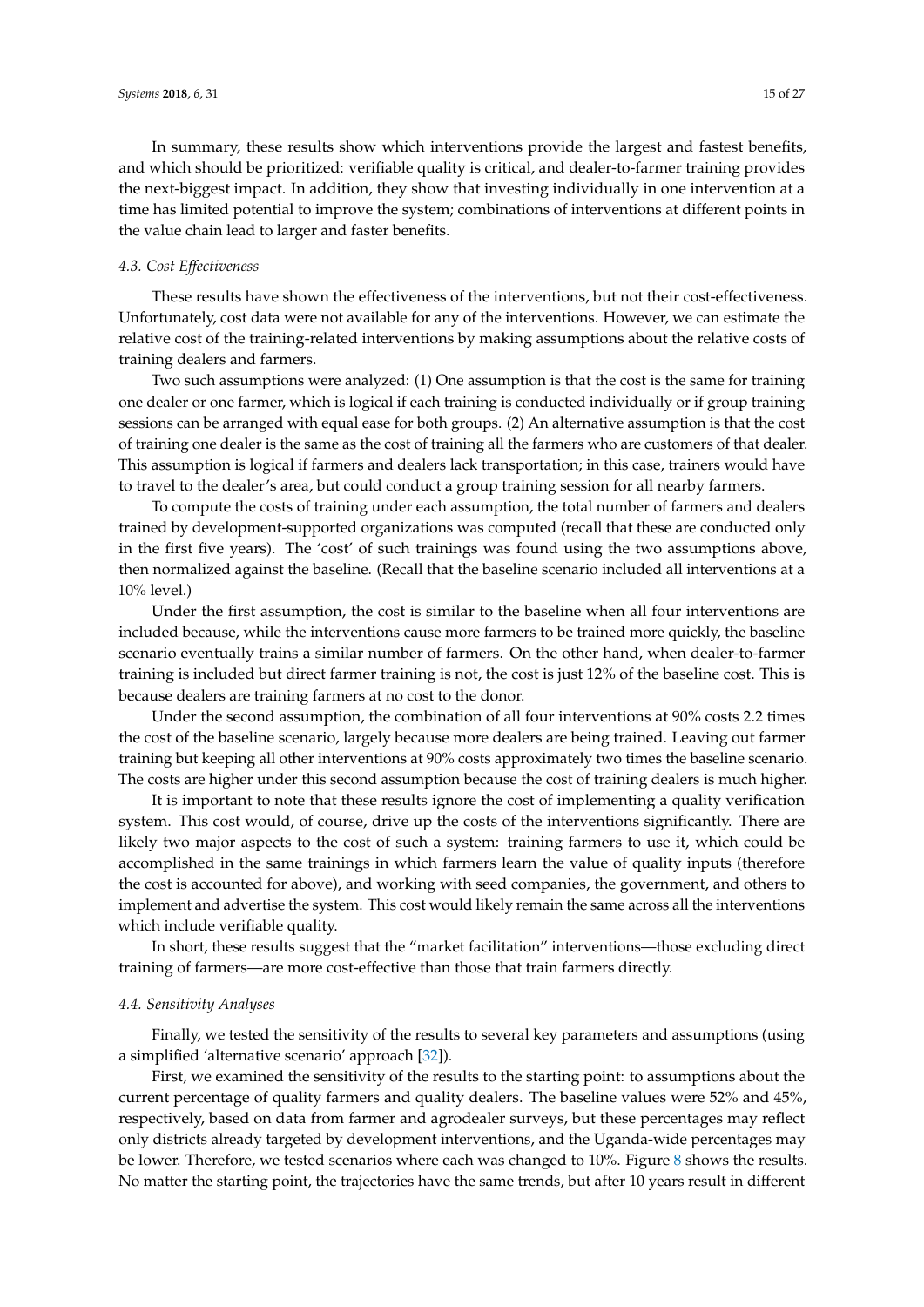percentages of quality farmers. When the initial population of quality dealers is small, the first few years see sharp declines in the number of quality farmers because of limited access to quality inputs, but eventually the trajectories rise again (as long as verifiable quality is included as an intervention). The character of the trajectory and the rank order of the interventions are insensitive to this starting percentage, but the results in the short term are not. This result highlights why it is difficult to predict the short-term results of interventions within the 5-year timeframe of the evaluation of a typical development project. For example, if the percentage of dealers selling quality inputs is artificially high due to development activities, and the market cannot support it, the percentage of quality input dealers may first decline before it begins to rise steadily.

<span id="page-15-0"></span>

Figure 8. Sensitivity of results to variations in the starting percentage of quality farmers.

Second, we evaluated the sensitivity of the results to the assumptions about time constraints on the interventions. Recall that we assumed a 5-year time limit on the dealer training and farmer training interventions, but no time limit on the dealer-to-farmer and verifiable quality interventions, reasoning that the latter would continue after the donor's direct support had ceased. To test whether the lack of time constraint drove the superiority of these two interventions, we re-ran the model and removed the time constraint from all four interventions, so that dealer and farmer training also continued throughout the entire time horizon. The results (not shown) are virtually identical to those with the time constraint, because the two time-constrained interventions are successful in educating most of their respective populations within the first 5 years, and the rate at which they 'forget' their education is very low. With a larger 'forget' rate, continuing these interventions would be more critical.

Third, we evaluated how the results would differ if stock-out rates change when the demand changes. As demand increases, suppliers may struggle to meet the rising demand, and stock-out rates could increase. Alternatively, as demand increases, suppliers may see investment in increased production as more worthwhile, and stock-out rates could decrease. To evaluate this potential behavior, we altered the model so the in-stock rate was endogenously computed: the in-stock rate was a function of the current proportion of quality farmers (which represents the demand for quality inputs). Two cases were tested. In the first case, in-stock rates rise (to 0.9) when demand increases and fall (to 0.3) when demand decreases; in the second case, in-stock rates fall (to 0.3) when demand increases and rise (to 0.9) when demand decreases. Results are shown in Figure [9.](#page-16-0) There are only slight changes to the percentage of quality farmers, in the expected directions.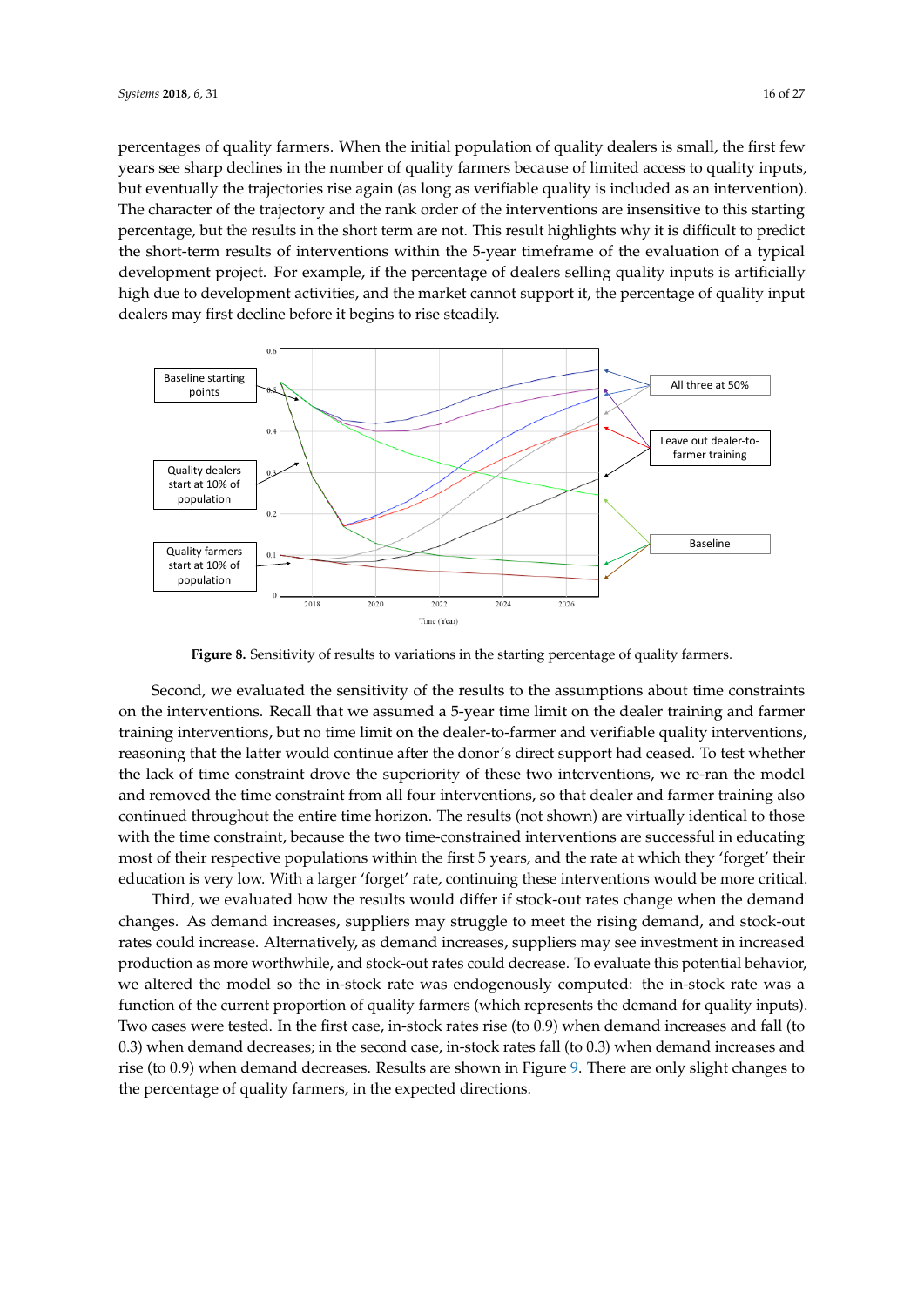<span id="page-16-0"></span>

**Figure 9.** Sensitivity of results to endogenously computed in-stock probability: either increasing or decreasing as demand increases.

Fourth, we evaluated how the results would change if the price for farmers to purchase quality inputs rose or fell (relative to the price of non-quality seeds) as demand for quality inputs increased. To evaluate this potential behavior, the model was altered so the quality markup was endogenously computed, using a linear function in which either markup rises as the market grows (to a maximum of double the current markup for 100% quality farmers) or falls as the market grows (to a minimum of 5% markup for 100% quality farmers). The results are shown in Figure [10.](#page-16-1) Unsurprisingly, the number of quality farmers grows when markups decrease with expansion, since the price barrier is lower (and shrinks when markups increase).

<span id="page-16-1"></span>

**Figure 10.** Sensitivity of results to endogenously computed quality input markup: either increasing or decreasing as demand increases.

Fifth, we examined the sensitivity of the results to variations in the willingness of farmers and dealers to accept higher prices for quality than for non-quality products. The price is one of the main driving factors in dealer profitability and in whether farmers are willing to invest in quality inputs. Our initial assumptions about the willingness to accept quality input prices were fairly conservative, so we examined how the results would change if the willingness to accept higher prices was greater: specifically, we doubled the percentage of farmers willing to adopt at a given price. Figure [11](#page-17-0) shows how the trajectories change. A greater willingness to accept higher prices for quality inputs increases the percentage of quality farmers buying quality inputs, but not by a large amount, and it acts similarly across the interventions. Therefore, we conclude that changes in the willingness to accept higher prices will increase the effectiveness of interventions but are unlikely to change *which* interventions provide the best leverage for changing the system.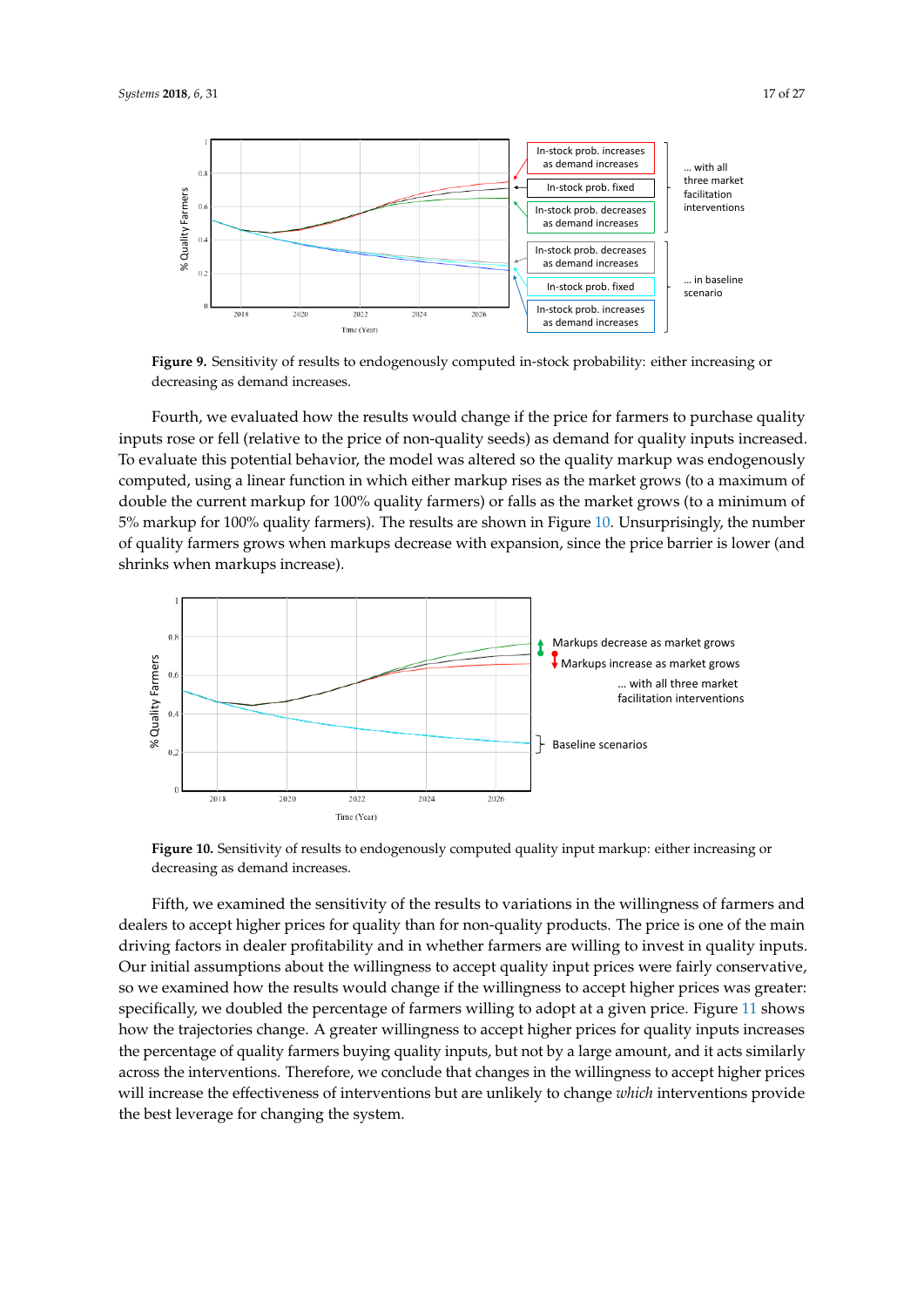<span id="page-17-0"></span>

**Figure 11.** Sensitivity of results to variations in willingness to accept quality input prices.

Sixth, we consider the related case in which the willingness of farmers to accept higher prices for quality inputs is not fixed (as in the previous analysis) but is dependent on the percentage of quality farmers. As the percentage of quality farmers increases, a larger supply of quality outputs would be present in the market, potentially leading to a decrease in the output prices and therefore smaller profits for quality farmers. As a result, the price at which farmers are willing to buy quality inputs would decrease (due to the decreasing returns on this investment). To represent this case, the model was modified so that the proportion willing to accept price and the proportion who un-adopt because of price both depend on the percentage of quality farmers. We assume that changes in the acceptable input price are proportional to the change in output prices, and that output prices decrease to 10% of their baseline value when all farmers are quality farmers and increase to twice their baseline value when only 10% of farmers are quality farmers. Figure [12](#page-17-1) shows the results for this case along with three others: the original results, those for quality input price markup increasing with the percentage of quality farmers (described earlier in Figure [10\)](#page-16-1), and the case where both input price acceptance and quality input markup depend on the percentage of quality farmers. The results in Figure [12](#page-17-1) show that when the input price acceptance depends on the number of quality farmers, i.e., when output prices decrease as supply increases, the gains from development interventions are limited. The growth trajectory is halted when the output prices decrease such that farmers are no longer willing to purchase quality inputs at the available price. These results show that the interaction among input prices, output prices, and the number of quality farmers is important, especially because it could limit the beneficial effects of the interventions we study. Continuing growth requires that output prices remain high enough to make investment in quality inputs worthwhile. Future work should investigate a wider variety of scenarios to identify the conditions that enable or prevent growth.

<span id="page-17-1"></span>

**Figure 12.** Results when both input and output prices depend on the percentage of quality farmers.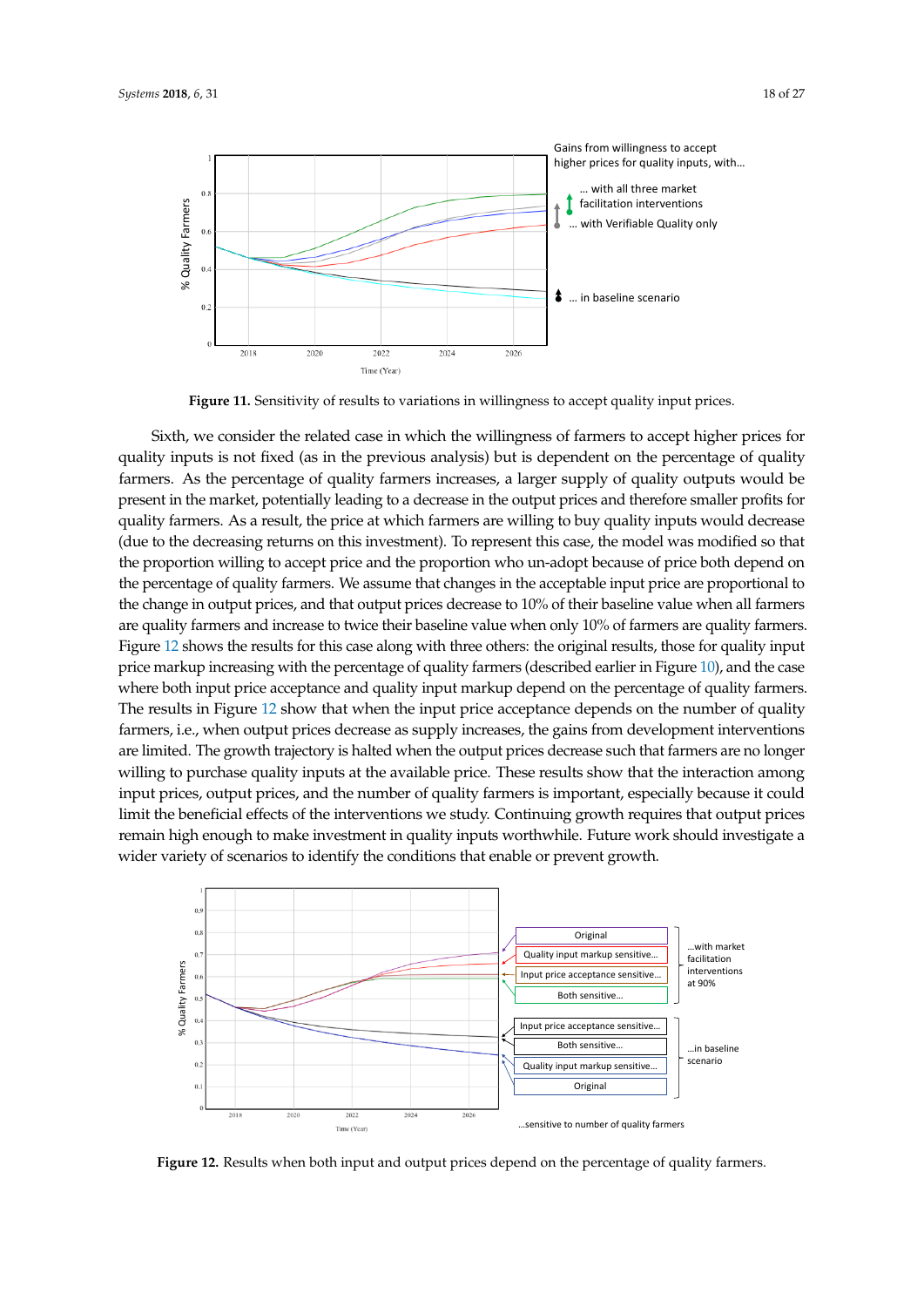#### <span id="page-18-1"></span>*4.5. Model Evaluation*

Next, we evaluate the model using several of the approaches provided by Sterman ([\[5\]](#page-25-4), pp. 859–861). First, consider the adequacy of the model boundary. This paper has argued that the model endogenously computes the most critical system features, but there are certainly other features that could affect the system dynamics. Most importantly, as discussed in Section [3.5,](#page-8-0) several variables are held constant which would likely change over the time horizon. We tested how the results would change if three of these variables were computed endogenously (in-stock probability, markup price for quality inputs, and the prices at which farmers will buy quality inputs; see Section [4.4\)](#page-14-0). On the one hand, we found that these dynamics—the latter in particular—potentially limit the beneficial effects of the interventions, but the model and available data are not accurate enough to predict the extent to which they will do so. On the other hand, we found that while the trends changed, the 'rank order' of the interventions did not, suggesting that the assumptions are adequate for our current purposes. Future work should investigate these issues further.

Next, the model structure was assessed against existing knowledge of the system. As described in Section [3.1,](#page-3-0) this model was built and compared to a detailed system map vetted by experts in several successive workshops focused on characterizing the system, suggesting it depicts the system to the best of experts' knowledge.

Next, we attempted to assess how well the model reproduces the behavior of the system. Given the lack of data on numbers of quality farmers and dealers in Uganda, especially over time, a comprehensive assessment was not feasible. We selected a reference mode corresponding to the districts targeted by recent USAID interventions because data were available from the farmer survey described in Section [3.4.](#page-8-1) In these districts, USAID's FTF-VC invested in training dealers, training dealers to train farmers, and supporting quality verification systems. Therefore, the reference mode scenario is represented in the model by a 50% investment in dealer training, dealer-to-farmer training, and verifiable quality. The farmer survey reports adoption rates of about 14% and un-adoption rates of about 13%, so the reference mode behavior should show a relatively flat trajectory: the number of quality farmers should stay roughly constant or rise very slowly. As Figure [7](#page-13-0) shows, the number of quality farmers decreases initially (largely due to the slow rollout of quality verification systems), but then increases to the original level and begins to flatten out. This qualitative assessment of the model's behavior is not definitive but suggests that the model's behavior is reasonable.

#### <span id="page-18-0"></span>**5. Discussion**

#### *5.1. Implications for Improving Adoption of Quality Inputs in Uganda*

The findings from our model have several implications for designing future interventions in agricultural inputs markets, particularly in Uganda. First and most important, we found that investing in a system that enables seed or input quality to be verified is a necessary condition for widespread adoption of quality inputs. While investment in education enables farmers to make well-informed adoption decisions, farmers may nevertheless be unwilling to purchase quality inputs if their quality cannot be verified. Verifiable quality is critical because its absence limits the total population of farmers who are willing and able to adopt quality inputs (along with the other key constraints of price, accessibility, and labor). Removing these constraints is essential to enabling widespread adoption, and verifiable quality is therefore a critical leverage point in the system.

The other interventions we considered have very limited effect on the system if verifiable quality is not invested in. In combination with verifiable quality, on the other hand, dealer-to-farmer training has more impact than direct training of dealers. The larger impact is likely due to the ability to increase demand for quality inputs from farmers. Dealer education alone does not necessarily impact demand, and dealers selling quality inputs without a corresponding demand from farmers will not change the system. On the other hand, dealer education of farmers can increase demand, in turn encouraging more dealers to sell quality inputs, which may further increase demand. These results assumed similar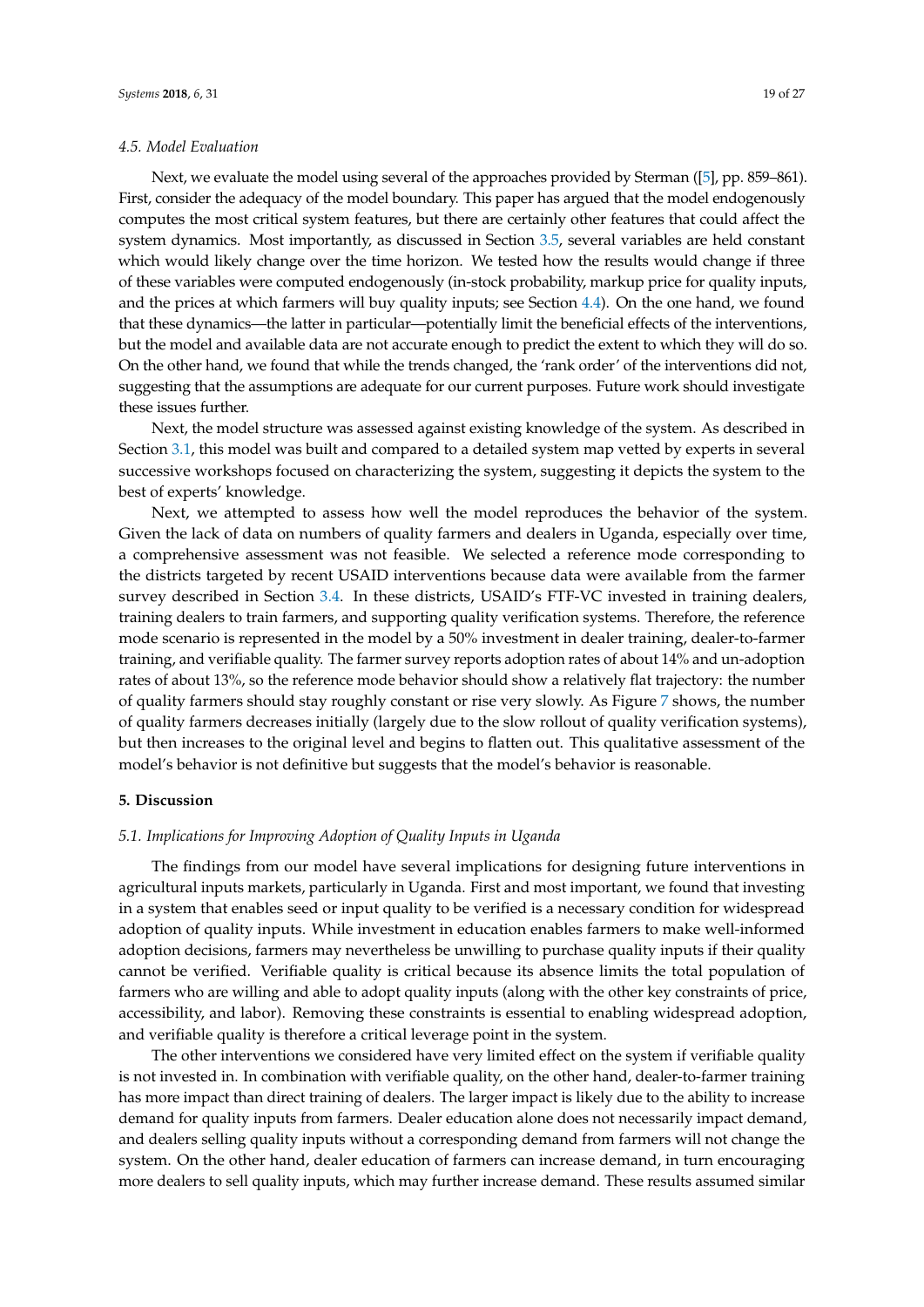starting proportions of quality dealers and quality farmers; if the proportion of quality dealers were very low, it might be more important to invest in training them.

The results show that, even with a combination of all interventions at a high (90%) level of investment, growth begins to flatten after about seven years with just over two-thirds of farmers adopting. The precise timing and results should not be considered a prediction, due to the scarcity of data, but the model does clearly show that these interventions alone cannot enable a more widespread adoption of quality inputs. This limitation is due to many other constraints which these four interventions cannot remove. For example, farmers' profits and their resulting willingness to pay higher prices for quality inputs limits adoption, as our sensitivity analysis showed. Credit provision combined with interventions that support higher prices for quality outputs could address this issue. The other two major constraints limiting adoption are labor and accessibility. Accessibility is limited by the number of dealers choosing to sell quality inputs (which the interventions we studied do influence) and by the stockout probability. Interventions that help dealers avoid stockouts could partially remove this barrier. Labor was reported as a barrier by many farmers in the survey, but its meaning is not well understood, and further research would be required to understand how to eliminate this barrier.

#### *5.2. Implications for Designing Market Facilitation Interventions*

The findings from our model also have implications for designing market facilitation interventions in general. In the system we studied, we found that progress is constrained by one critical intervention (verifiable quality), without which the other interventions have very little effect. On the other hand, investing in multiple parts of the value chain simultaneously (setting up a system for verifying quality, educating dealers and farmers, and enabling dealers to train farmers themselves) led to stronger improvements than investing in each individually. Intervening with a 'light touch', only through setting up the verification system and supporting dealers to train farmers, is among the most effective combinations of interventions.

Examining the structure of the system, as captured in the model, explains why intervening in multiple parts of the value chain improves the impact of the interventions. Critically, demand from farmers is necessary for dealers to choose to sell quality inputs, and the availability of quality inputs from dealers is necessary for farmers to buy (and create demand for) quality inputs. Therefore, it is necessary to 'jump-start' both of these loops: dealers must learn the value of selling quality inputs in order to make them available, and learn how to train farmers to see that value; at the same time, farmers must be able to verify input quality and learn about input value, in order to generate demand. Intervening in multiple parts of the value chain helps to simultaneously remove the interacting constraints on growth of the quality inputs market.

These observations point to an important and more general finding. Investment in multiple parts of the system is required for change. In this system, first, farmers and dealers must learn the value of quality inputs, in order to create demand and enable the growth of the market. However, the effectiveness of these training-oriented interventions is limited by constraints on farmer adoption, including verifiable quality and the others mentioned above. Intervening in both parts of the system simultaneously is necessary to enable growth. These conclusions obviously cannot be used to find leverage points in systems with very different structures. However, extrapolating from these findings, we suggest that key leverage points may be found by looking for the key reinforcing loops that need to be 'jump-started' in order to enable widespread change. Likely leverage points are the removal of barriers to growth and the support of positive changes in these loops.

#### *5.3. Limitations*

This work has some important limitations. Our system dynamics model is based on the best information available on the Ugandan inputs market, but there are nevertheless significant gaps in the data. In addition, there are important limitations to the scope of the model, as described in Section [3.5.](#page-8-0) Sensitivity analyses provide some evidence that the trends are insensitive to some of these limitations,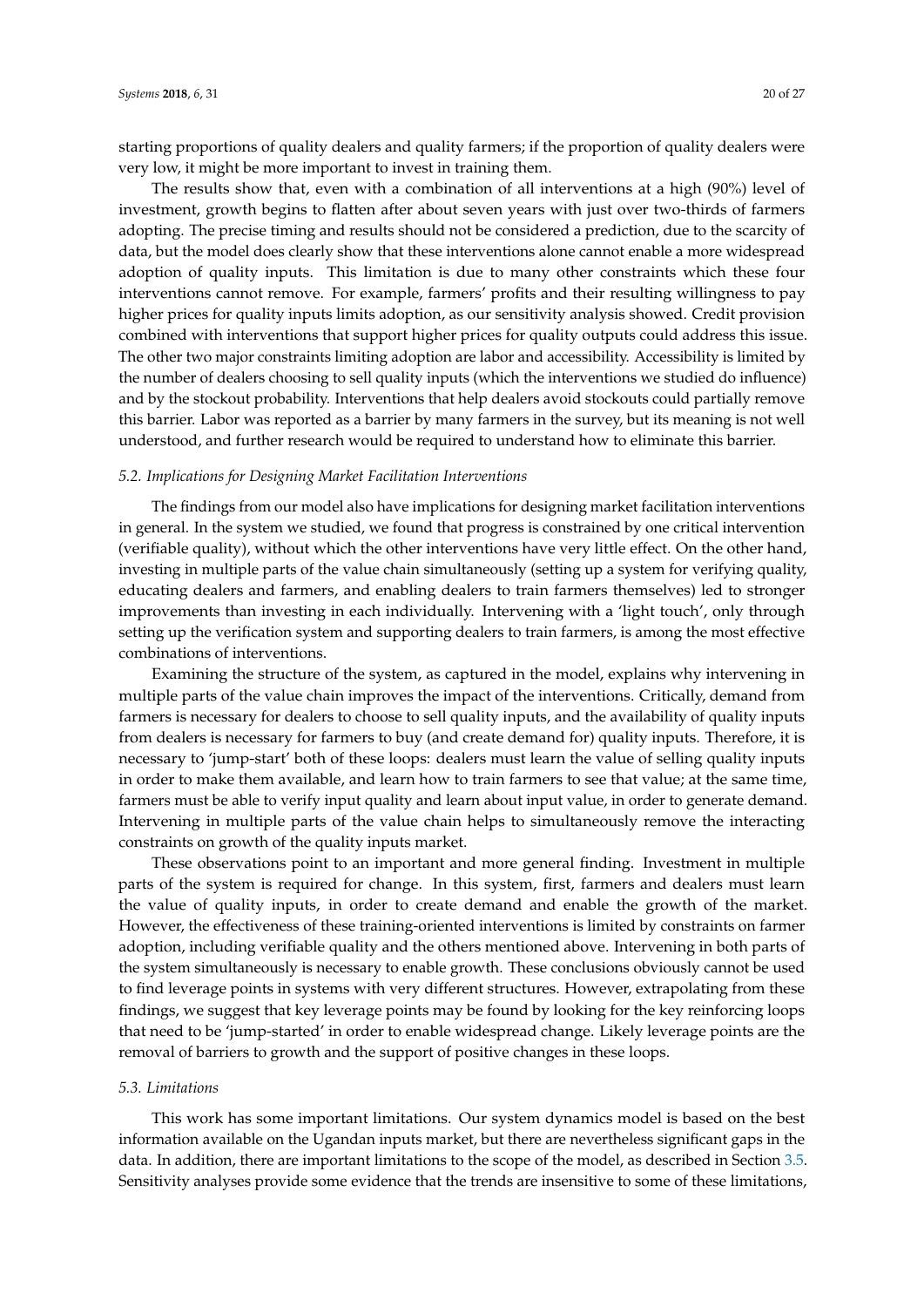but we do not suggest that the model be used to predict the system's behavior, in terms of actual adoption percentages. Instead, it is useful for identifying more generally the potential impact of each considered leverage point relative to the others, and finding the interventions with the greatest leverage for change.

#### <span id="page-20-0"></span>**6. Conclusions**

Based on a system dynamics model of the adoption of quality agricultural inputs in Uganda, we found that intervening in multiple parts of the value chain is critical to enabling growth in the market for quality inputs. Specifically, without investing in a system for verifying input quality, the effectiveness of education-oriented interventions, such as training farmers or dealers in the value of quality inputs, is very low. Investing in both training and verifiable quality simultaneously is the best option for enabling adoption and growth.

These findings have implications for markets with conditions similar to those in Uganda. Investing in education, especially education that is passed on to farmers through other private sector actors, is helpful but not sufficient to enable growth. The simultaneous removal of other constraints on farmer adoption—in this case, the ability to verify quality (but also accessibility and potentially others)—is critical in order to enable widespread growth. Therefore, future interventions should consider both sparking adoption and removing existing constraints.

The findings also have implications for market facilitation approaches in general. In this system, we found that light-touch interventions that act through private sector actors were more effective than those that intervened directly with farmers. We also found that a combination of such interventions, working to remove barriers and jump-start positive changes on key reinforcing loops, was more powerful than any single intervention alone. The findings in this particular system therefore demonstrate the potential value of systems approaches to development.

**Author Contributions:** M.R. and E.G. worked together on the conceptual design of the model; M.R. programmed and ran the model and analyzed the data, with input and collaboration from E.G.; E.G. and M.R. wrote the paper.

**Funding:** This work was supported via a buy-in from USAID/Uganda into the Higher Education Solutions Network (HESN) Cooperative Agreement between USAID/LAB/HESN and the Massachusetts Institute of Technology (MIT, AID-OAA-A-12-00095) and a subcontract from MIT to George Washington University.

**Acknowledgments:** The authors would like to acknowledge our sponsors and collaborators at USAID in Uganda and in Washington, DC, USA, as well as our project team including Courtney Blair, Jarrod Goentzel, Jillian Miles, Megan Peters, Katie Picchione, Tim Russell, and Micaela Wiseman. Finally, we thank the anonymous review team (and one reviewer in particular) for helpful comments on this paper.

**Conflicts of Interest:** The funding sponsors had a very limited role in the design of the study: their interest in the topic inspired its design. They had no role in the analysis or interpretation of the data, the writing of the manuscript, nor in the decision to publish the results.

#### <span id="page-20-1"></span>**Appendix A. Model Documentation**

This appendix provides more detailed documentation on the assumptions in the system dynamics model.

## *Appendix A.1. Farmer Adoption*

Recall that the farmer adoption portion of the model was shown in Figure [2.](#page-6-0) The subsections below describe the details for how non-quality farmers become educated, non-quality farmers, then how educated, non-quality farmers become quality inputs farmers, and how they revert back to the earlier states.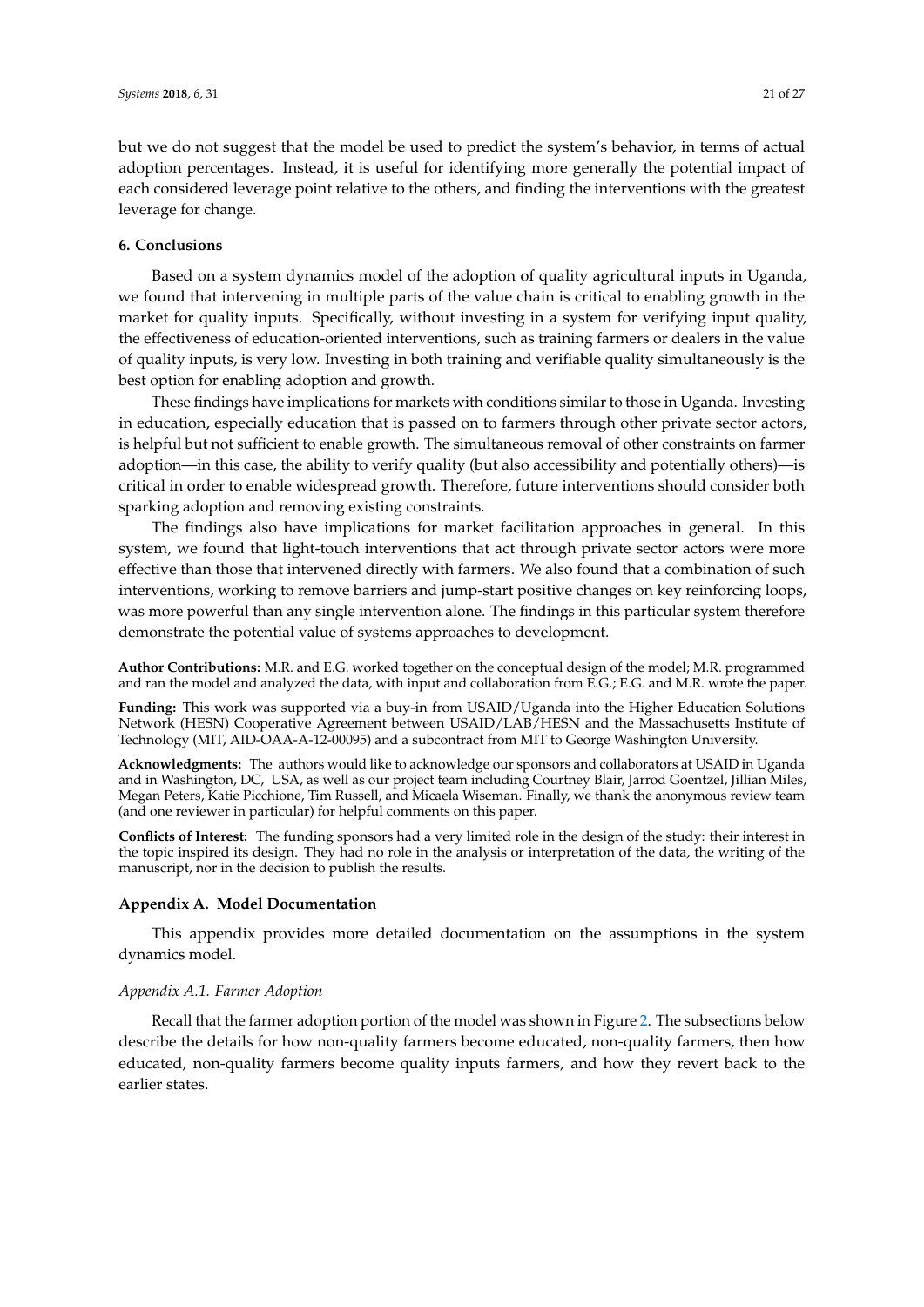### Appendix A.1.1. Non-Quality Farmers to Educated, Non-Quality Farmers

The rate at which *non-quality farmers* become *non-quality, educated farmers*, or the *rate of education*, is determined by two factors: the *number of farmers formally trained*, and the farmers trained through other farmers, represented by the variable *number educated through contact*.

The first factor, the number of farmers formally trained, is found by *F<sup>t</sup>* = MIN(*Time-based proportion farmers trained by dev-orgs* + *Proportion trained by dealers*, 0.8) × *Number of non-quality farmers*. The *time based proportion of farmers trained by dev-supported orgs* multiplies the *time constraint* by the *proportion of farmers trained by dev-supported orgs*. The *proportion of farmers trained by dev-supported orgs* is varied deliberately to test its efficacy as a development lever. The *time constraint* limits the length of this intervention to five years (typical for USAID). For the first five years, the function returns value 1. Anytime thereafter, the function returns 0.

*Proportion trained by dealers* multiplies the *proportion of quality dealers successfully training farmers* by *proportion quality dealers in direct market*. The *proportion of quality dealers successfully training farmers* is varied deliberately to test the efficacy of training dealers to train farmers. The *proportion of farmers with quality dealers in direct market* is found from the *proportion of quality dealers* computed in the model and the *average number of dealers in a farmer's market* as the chance that one of these accessible dealers sells quality inputs.

The second factor, the number of farmers trained by other farmers, is found by *Fw*:

 $F_w$  = Proportion contacts resulting in education  $\times$  Num contacts with adopters. (A1)

*Proportion contacts resulting in education* was found using the farmer survey. It is the fraction of farmers that are confident in their ability to use quality inputs and report training with a fellow farmer. *Number of contacts with adopters*, *FFc*, is given by the following equation:

 $FF_c$  = Farmer to Farmer Contact Rate  $\times$  Number of Non-Quality Farmers  $\times$  <sup>Number of Quality Inputs Farmers</sup>. (A2)

*Farmer to farmer contact rate* is the fraction of farmers that report interacting with fellow farmers in the farmer survey. This variable, multiplied by *number of non-quality farmers* gives the number of non-quality farmers that interact with any other farmer. The ratio of quality farmers to total farmers provides the chance that this interaction is with a quality farmer.

#### Appendix A.1.2. Educated, Non-Quality Farmers to Quality Inputs Farmers

The rate at which *educated, non-quality farmers* become *quality inputs farmers*, or the *rate of adoption*, is given by the *proportion of farmers willing and able to adopt*, multiplied by the number of *educated, non-quality farmers*.

The *proportion willing and able to adopt* is determined by the multiplication of four distinct proportions that represent the barriers that farmers must overcome to adopt quality inputs:

First, *labor* is a barrier to adoption that farmers listed in the farmer survey. Little is known about what farmers mean when they list "labor" as a barrier to adoption. For simulation purposes, we used the simple percentage of farmers that listed this barrier and kept it constant for each run.

Second, *verifiable quality* is a recent focus of donor interventions. Donors are trying to increase farmer confidence in input quality by setting up a program to enable verification that products are not counterfeit. As discussed in the paper, we tested the sensitivity of the model relative to different levels of this variable, representing the proportion of farmers able to accurately assess the validity of quality inputs. Its value is ramped linearly from 0.1 to the maximum value over five years, to represent the gradual rollout of training and technology over the length of a typical USAID intervention.

Third, *accessibility* is based on the *proportion of farmers with quality dealers in direct market*, i.e., accessible to them, and the *proportion with in-stock dealer in market*: their product is the *proportion with access*. The *proportion with quality dealers in direct market* is found from the *proportion of quality dealers*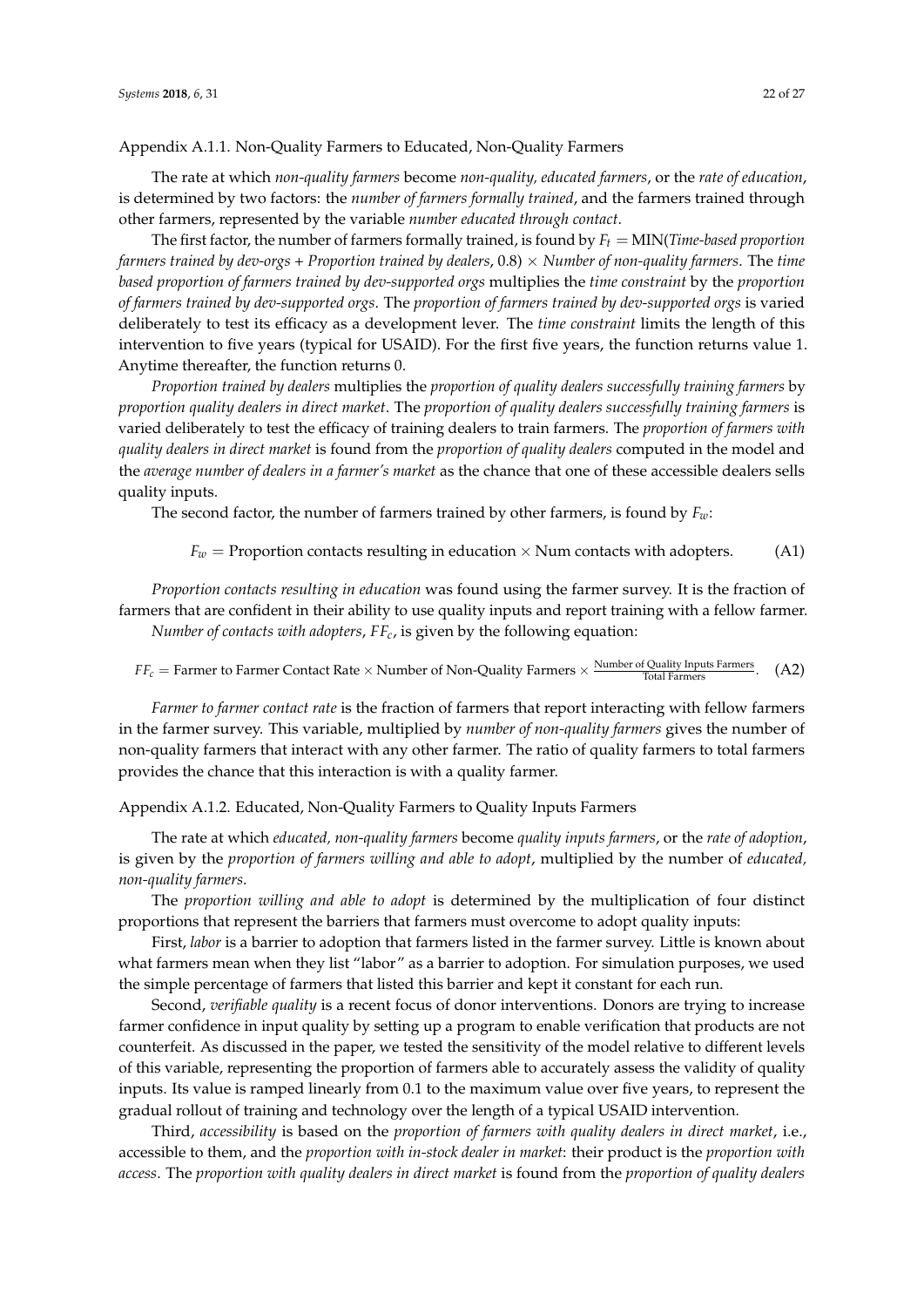and the *average number of dealers in a farmer's market* as the chance that one of these accessible dealers sells quality inputs. The *proportion with in-stock dealer in market* is computed similarly, using the *in-stock probability* found using reports of stock-outs in a 2016 census survey of agrodealers.

Fourth, *price* is also a barrier to adoption of quality inputs. The *proportion willing to accept price* is a function that depends on *P<sup>f</sup>* , or the *price difference*:

$$
P_f = \text{Quality Price} - \text{Non-Quality Price.} \tag{A3}
$$

Then, the *proportion willing to accept price* is a linear function  $a_f(P_f)$  such that, if  $P_f$  is 5250, 26% will accept the price difference; if  $P_f$  is 7128, 0% will accept the price difference, and if  $P_f$  is 0, 100% will accept the price difference. We determined this function by comparing the prices of quality and non-quality inputs provided by experts in the field and the percent of farmers that said they would not adopt due to price differences in the farmer survey from two different seasons. We assumed that equal quality and non-quality prices would eliminate the price barrier faced by farmers.

#### Appendix A.1.3. Farmer Reversion

Farmers can reverse states, moving from *quality inputs farmers* to *non-quality, educated farmers* by the *rate of un-adoption*; and from *non-quality, educated farmers* to *non-quality farmers* by the *rate of forgetting*.

The *rate of un-adoption* is found by multiplying the number of *quality inputs dealers* by the *proportion who un-adopt*. The *proportion who un-adopt* is the addition of the *proportion who un-adopt because of access and other reasons* and *proportion who un-adopt because of price*.

The *proportion who un-adopt because of access and other reasons* is a function of the *proportion with access*. One point on this function is found from the farmer survey: it is the percentage of farmers who switched from quality inputs to non-quality inputs over two seasons and listed accessibility or labor (a small number) as the reason. It assumes a piecewise linear function whose slope increases as access gets more limited because farmers who have already adopted might not immediately un-adopt if their local dealers do so, but would instead be willing to travel farther to find a dealer with quality inputs in stock (the farmer survey data shows this case), but when quality dealers become very scarce, they might not be able to find one. The function was fit to the one point provided in the farmer survey, along with the assumption that no farmers would un-adopt due to access when all had access, and that all farmers would un-adopt due to access when none had access. The function is  $y = mx$  for  $x \le 0.25$ , *y* = *Amx* for 0.25  $< x \leq 0.5$ , *y* = *A* $^2$ *mx* for 0.5  $< x \leq 0.75$ , and *y* = *A* $^3$ *mx* for 0.5  $< x \leq 0.75$ , where *m* is 0.109 and *A* is 2.1 based on fitting to the data in the farmer survey and the assumptions described above.

Similar to the *proportion willing to accept price*, the *proportion who un-adopt because of price* relies on *Pf* . The *proportion who un-adopt because of price* is also a linear function *ua <sup>f</sup>* (*P<sup>f</sup>* ) such that, if *P<sup>f</sup>* is 5250, 11% will un-adopt due to the price difference; if  $P_f$  is 0, 0% will un-adopt, and if  $P_f$  is 10,100, 26% will un-adopt. Again, we determined this function by comparing the price differences with the percentage of farmers that listed price as a reason for un-adoption over two different seasons in the farmer survey. We assumed that equal quality and non-quality prices would not cause farmers to un-adopt.

The *rate of forgetting* is a product of the *forgetting proportion* and the number of *non-quality, educated farmers*. The *forgetting proportion* is an assumed, constant value set at 10%.

#### *Appendix A.2. Dealer Adoption*

Recall that the dealer adoption portion of the model was shown in Figure [1.](#page-5-0) The subsections below describe the details for how non-quality dealers become educated, non-quality dealers, then how educated, non-quality dealers become quality inputs dealers, and how they revert back to the earlier states.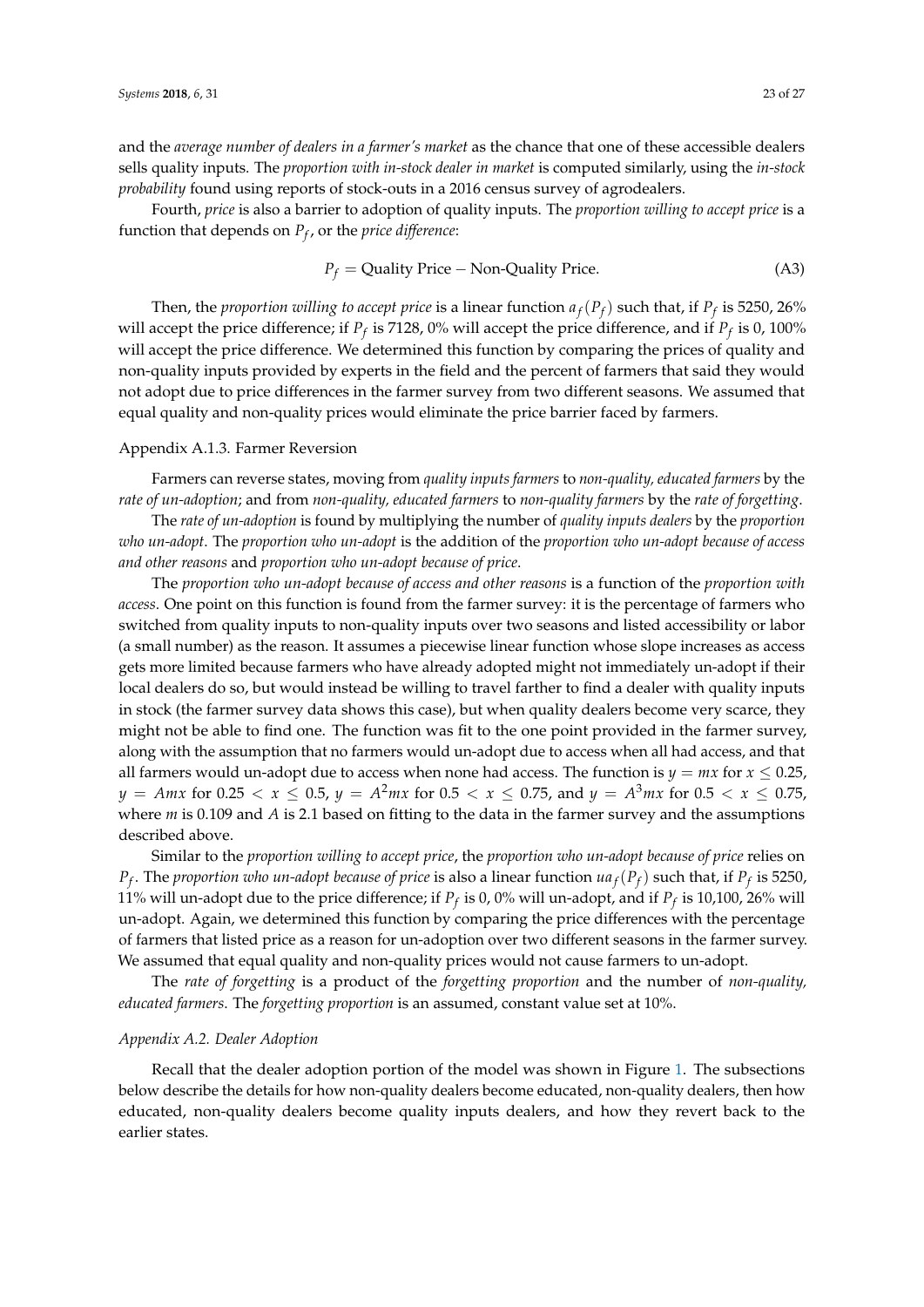Appendix A.2.1. Non-Quality Dealers to Non-Quality, Educated Dealers

Non-quality dealers are educated through training or by fellow dealers. The variables that determine dealer education operate in the same manner as farmer education. *Number educated from contact* represents the number of dealers per year that are educated by fellow dealers and *number educated from training* represents the number of dealers receiving a formal training about quality inputs. *Number educated from training* uses the same *time constraint* discussed above to simulate the typical length of a USAID intervention. This is multiplied by the *proportion of dealers trained*, which is set at different values to test different levels of investment in training, and number of non-quality dealers to determine the number of dealers educated from interventions.

*Number educated from contact* relies on the variables *proportion successfully educated from contact* and *number exposed to quality dealers*. The *proportion successfully educated from contact* is assumed to be slightly higher than the *proportion contacts resulting in education* used in the farmer adoption loop, since no data was available for dealers.

*Number exposed to quality dealers*, *Ec*, is given by the following equation:

$$
E_c
$$
 = Dealer to Dealer Contact Rate × Non-Quality Dealers ×  $\frac{\text{Quality Inputs Dealers}}{\text{Total Dealers}}$ . (A4)

*Dealer to dealer contact rate* is an assumed value of 10%. This variable, multiplied by *number of non-quality dealers* gives the number of non-quality dealers that interact with any other dealer. The ratio of quality dealers to total dealers provides the chance that this interaction is with a quality dealer.

#### Appendix A.2.2. Non-Quality, Educated Dealers to Quality Inputs Dealers

The rate at which *non-quality, educated dealers* become *quality input dealers* is governed by the *proportion adopting*. The *proportion adopting* is a function that depends on *R<sup>d</sup>* , the ratio of the profit to be made by quality dealers to that made by non-quality dealers:

$$
R_d = \frac{\text{Quality Dealer Profit}}{\text{Non-Quality Dealer Profit}}.
$$
 (A5)

Then, the proportion adopting is a piecewise linear function  $a_d(R_d)$  such that, if  $R_d = 0$ , 0% will adopt; if  $R_d = 1$ , 10% will adopt; if  $R_d = 2$ , 30% will adopt; and if  $R_d \ge 3$ , 80% will adopt. These assumptions were made arbitrarily to represent a reasonable set of dealer decisions. Some small number of dealers will adopt early, before profits are clearly higher for quality products, based on training or a recognition of their potential value, and in order to generate demand among their farmer customers. They may, of course, later un-adopt if the profits do not materialize. Many dealers will adopt when profits become clearly higher for quality inputs, but profits must be much larger before most dealers will do so.

#### Appendix A.2.3. Dealer Reversion

*Quality inputs dealers* become *non-quality, educated dealers* by the *rate of un-adoption*. This rate is the multiplication of the number of current *quality inputs dealers* by the *proportion un-adopting*. The *proportion un-adopting* depends on  $R_d^{-1}$ . It is a linear function  $a_d(R_d^{-1})$  such that, if  $R_d^{-1} = 0$ , 0% will un-adopt; if  $R_d^{-1} = 1$ , 10% will un-adopt; if  $R_d^{-1} = 2$ , 30% will un-adopt; and if  $R_d^{-1} \ge 10$ , 80% will un-adopt. These values were assumed, based on the idea that higher profits for non-quality products will cause more dealers to un-adopt, but if profits are equal, few dealers who have already adopted will un-adopt.

*Non-quality, educated dealers* become *non-quality dealers* at the *rate of forgetting*, which is simply the number of non-quality educated dealers multiplied by the same *forgetting proportion* mentioned above in the farmer loop.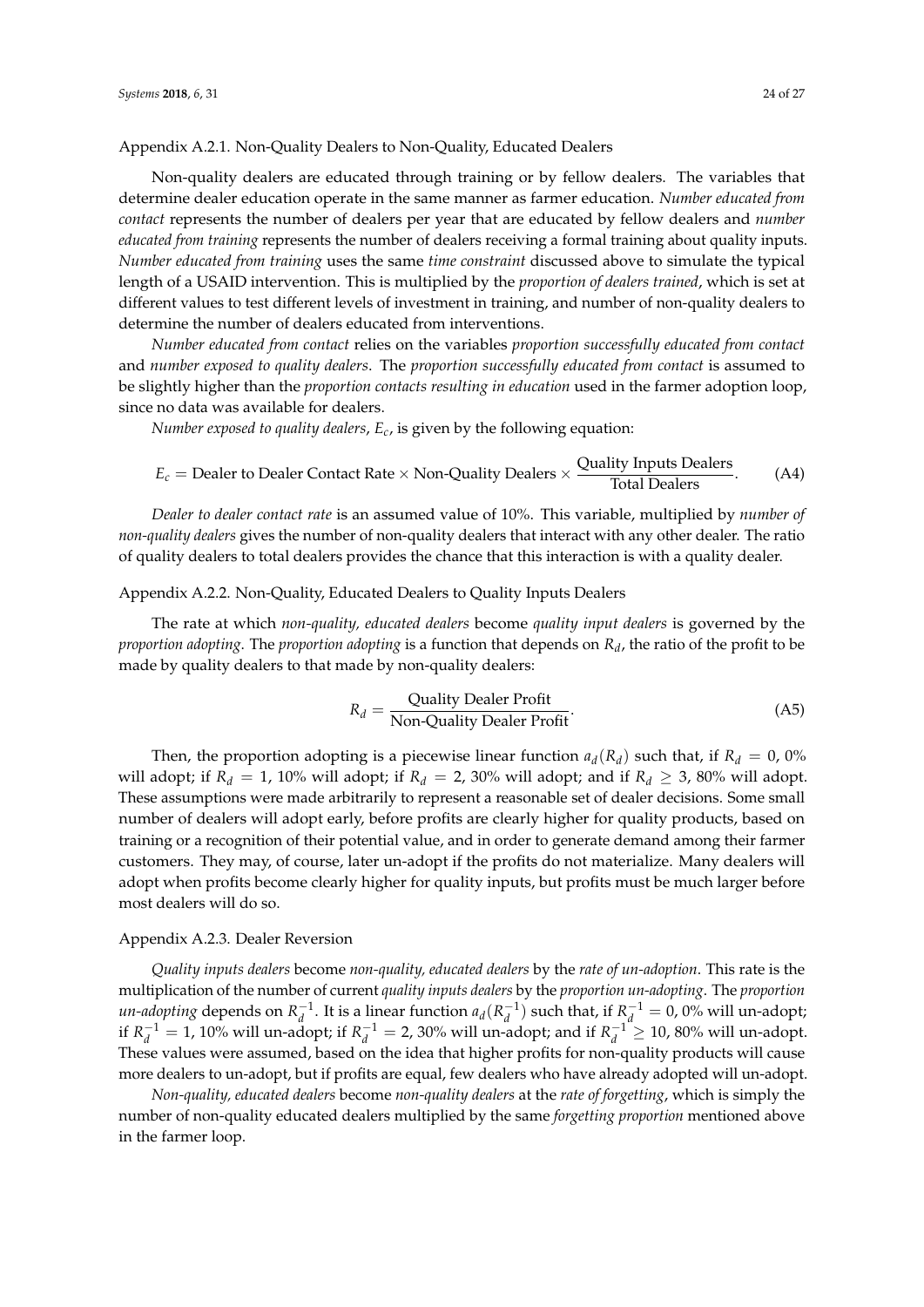#### *Appendix A.3. Profit Loops*

Recall that the profit portion of the model was shown in Figure [3.](#page-8-2) There are two profit loops that represent the average business performance of non-quality dealers and quality dealers, respectively. Comparisons of non-quality and quality business performance are used elsewhere in the model, as discussed above. As mentioned earlier, these loops represent average performance by assuming that each dealer has the same market share and operates under the same market conditions as the other dealers in their respective group. The quality profit loop and non-quality profit loop operate under the same logic but rely on different inputs.

For both loops, profit is determined by *PA*:

$$
P_A = \frac{\text{Revenues} - \text{Expenses}}{\text{Population}_i},\tag{A6}
$$

where *i* is the number of quality input dealers in the quality profit loop or the number of non-quality input dealers (including those educated and un-educated) in the non-quality profit loop.

The total sales *revenue* equals the total number of units sold multiplied by the selling price. The number of units sold is given by *U<sup>i</sup>* :

$$
U_i = \text{Purchase Rate} \times \text{Visit Rate} \times \text{Population}_i. \tag{A7}
$$

The *visit rate* and *purchase rate* are constant variables assumed to be 1, for simplicity of interpretation (since no data were available).

#### *Appendix A.4. Assumptions and Limitations*

The model contains a number of assumptions that could be modified should more data become available. It would be particularly useful to gather data about dealer behavior, since many assumptions in the dealer portion of the model are based on data from farmers. In addition, the sensitivity to price may be critical, and there is very limited data available about prices and about demand rates, which influence prices. Future work could update the model as further data becomes available.

The lack of data also limited our ability to conduct a formal model evaluation process. Here, we provide a few more details on how the behavior of the model corresponds to behavior observed (qualitatively) in reality. As discussed earlier, the reference mode (with 50% investment in all interventions except farmer training) should have a relatively flat trajectory to correspond with the roughly equal adoption (14%) and unadoption (13%) rates found from the farmer survey. The trajectory predicted by the model initially falls (due in part to the slow rollout of quality verification systems) but then rises again to a level similar to the starting point and begins to flatten out. The behavior stems from a variety of factors, but the most important are those governing adoption and un-adoption by farmers. The adoption rate of about 14% is the product of about 40% willingness to accept price, 88% who do not view labor as a barrier, 50% who can verify quality (after the 5-year rollout), and 76% with access to in-stock quality inputs. The un-adoption rate of about 12% is the sum of 9% who un-adopt because of price and 3% who un-adopt because of access. The baseline scenario (with only 10% investment in each intervention), on the other hand, has a decreasing trajectory. This results from an initial adoption rate of only 3%, due to the smaller 10% proportion who can verify quality, combined with the lack of intervention in other parts of the system. Data on dealers, from a Uganda-wide survey, indicates that this decreasing baseline behavior is reasonable: it suggests a declining number of dealers selling quality seed (based on their diminishing strong relationships with suppliers [\[18\]](#page-25-15)), lending some credence to the behavior of our baseline scenario.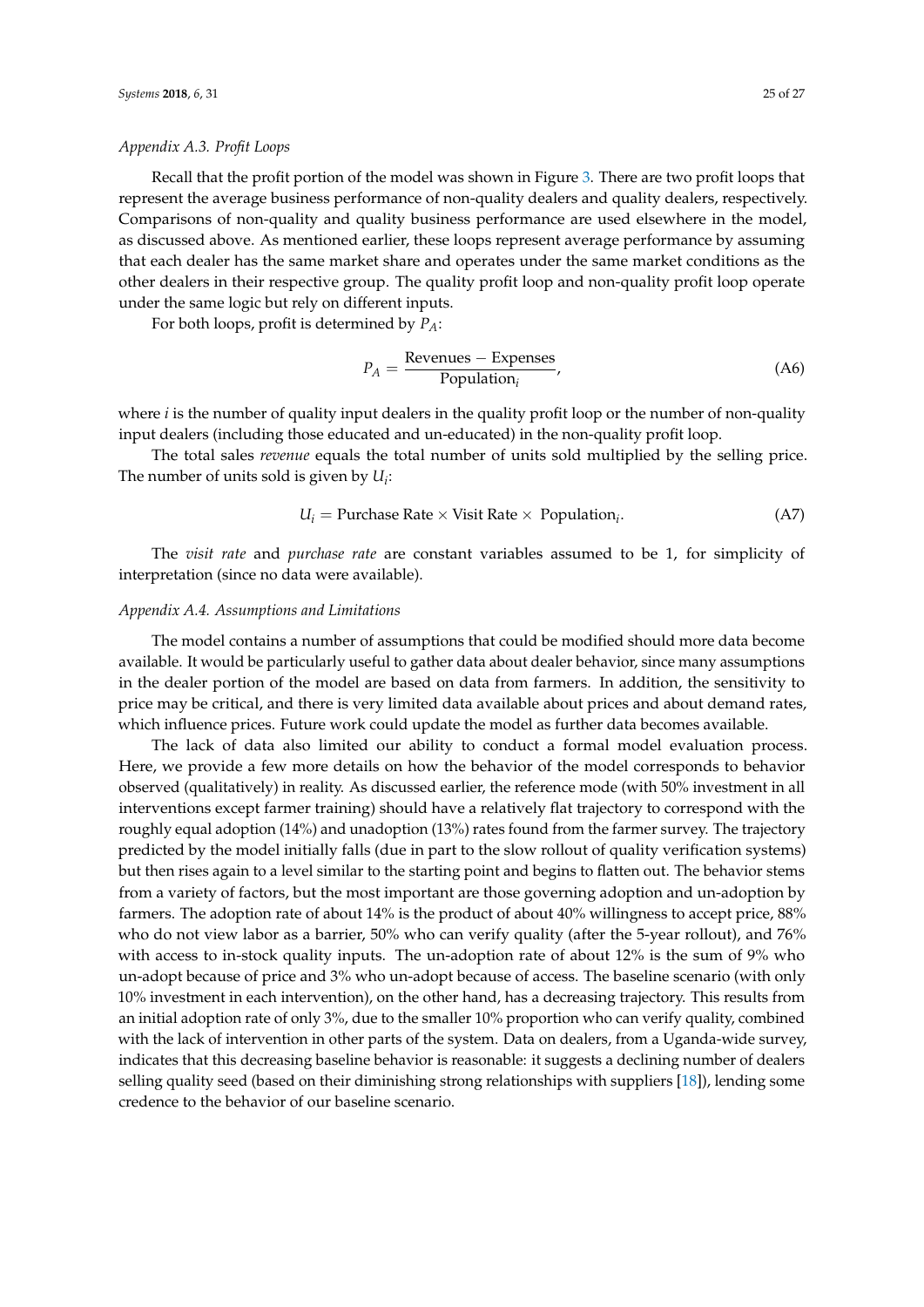# **References**

- <span id="page-25-0"></span>1. Campbell, R. *A Framework for Inclusive Market System Development*; Technical Report; U.S. Agency for International Development: Washington, DC, USA, 2014.
- <span id="page-25-1"></span>2. U.S. Agency for International Development (USAID). *Local Systems: A Framework for Supporting Sustained Development*; Technical Report; U.S. Agency for International Development: Washington, DC, USA, 2014.
- <span id="page-25-2"></span>3. Osorio-Cortes, L.; Jenal, M. *Monitoring and Measuring Change in Market Systems: Rethinking the Current Paradigm*; Technical Report; SEEP: Arlington, VA, USA, 2013.
- <span id="page-25-3"></span>4. Dunn, E.G.; Gomes, R.; Pulido, T. *Monitoring Facilitation Activities*; Technical Report Feb-Mar; U.S. Agency for International Development: Washington, DC, USA, 2014.
- <span id="page-25-4"></span>5. Sterman, J.D. *Business Dynamics: Systems Thinking and Modeling for a Complex World; Number HD30. 2 S7835* 2000; McGraw-Hill: Boston, MA, USA, 2000.
- <span id="page-25-5"></span>6. Newman, J.; Velasco, M.A.; Martín, L.; Fantini, A.M. A System Dynamics Approach to Monitoring and Evaluation at the country level: An application to the Evaluation of Malaria-control Programs in Bolivia. In Proceedings of the Fifth Biennial World Bank Conference on Evaluation and Development, Washington, DC, USA, 15–16 July 2003; pp. 1–16.
- <span id="page-25-6"></span>7. McRoberts, K.C.; Nicholson, C.F.; Blake, R.W.; Tucker, T.W.; Padilla, G.D. Group model building to assess rural dairy cooperative feasibility in South-Central Mexico. *Int. Food Agribus. Manag. Rev.* **2013**, *16*, 55–98.
- <span id="page-25-7"></span>8. Parsons, D.; Nicholson, C.F. Assessing policy options for agricultural livestock development: A case study of Mexico's sheep sector. *Cogent Food Agric.* **2017**, *3*, 1–20. [\[CrossRef\]](http://dx.doi.org/10.1080/23311932.2017.1313360)
- <span id="page-25-8"></span>9. Armendáriz, V.; Armenia, S.; Atzori, A.S. Systemic Analysis of Food Supply and Distribution Systems in City-Region Systems—An Examination of FAO's Policy Guidelines towards Sustainable Agri-Food Systems. *Agriculture* **2016**, *6*, 65. [\[CrossRef\]](http://dx.doi.org/10.3390/agriculture6040065)
- 10. Shi, T.; Gill, R. Developing effective policies for the sustainable development of ecological agriculture in China : The case study of Jinshan. *Ecol. Econ.* **2005**, *53*, 223–246. [\[CrossRef\]](http://dx.doi.org/10.1016/j.ecolecon.2004.08.006)
- <span id="page-25-9"></span>11. Walters, J.P.; Archer, D.W.; Sassenrath, G.F.; Hendrickson, J.R.; Hanson, J.D.; Halloran, J.M.; Vadas, P.; Alarcon, V.J. Exploring agricultural production systems and their fundamental components with system dynamics modelling. *Ecol. Model.* **2016**, *333*, 51–65. [\[CrossRef\]](http://dx.doi.org/10.1016/j.ecolmodel.2016.04.015)
- <span id="page-25-10"></span>12. Brzezina, N.; Kopainsky, B.; Mathijs, E. Can Organic Farming Reduce Vulnerabilities and Enhance the Resilience of the European Food System? A Critical Assessment Using System Dynamics Structural Thinking Tools. *Sustainability* **2016**, *8*, 971. [\[CrossRef\]](http://dx.doi.org/10.3390/su8100971)
- <span id="page-25-11"></span>13. U.S. Agency for International Development (USAID). *Feed the Future Multi-Year Strategy, Uganda, 2011–2015*; Technical Report; U.S. Agency for International Development: Washington, DC, USA, 2011.
- <span id="page-25-12"></span>14. DIMAT Project. *Value Chain Analysis of the Bean Sub-Sector in Uganda*; Technical Report; Government of Uganda, Kilimo Trust, EPSEDEC & APSEDEC: Kampala, Uganda, 2012.
- 15. Dalipagic, I.; Elepu, G. *Agricultural Value Chain Analysis in Northern Uganda: Maize, Rice, Groundnut, Sunflower and Sesame*; Technical Report March; Action Against Hunger (ACF) International: Paris, France, 2014.
- <span id="page-25-13"></span>16. U.S. Agency for International Development (USAID). *Uganda Coffee Supply Value Chain Analysis*; Technical Report; U.S. Agency for International Development: Washington, DC, USA, 2010.
- <span id="page-25-14"></span>17. Market System Monitoring Activity. *Market System Maps v2.0*; Technical Report; MIT Humanitarian Supply Chain Lab: Cambridge, MA, USA, 2017.
- <span id="page-25-15"></span>18. Market System Monitoring Activity. *Inputs Subsystem Study*; Technical Report; MIT Humanitarian Supply Chain Lab: Cambridge, MA, USA, 2017.
- <span id="page-25-16"></span>19. Ashour, M.; Billings, L.; Gilligan, D.; Karachiwalla, N. *Evaluation of the Impact of E-Verification on Counterfeit Agricultural Inputs and Technology Adoption in Uganda*; Technical Report; U.S. Agency for International Development and International Food Policy Research Institute: Washington, DC, USA, 2015.
- <span id="page-25-17"></span>20. Otieno, G.; Noriega, I.L.; Reynolds, T.W. *Smallholder Access to Quality and Diverse Seed in Uganda: Implications for Food Security*; Technical Report; Bioversity International: Italy, Rome, 2015.
- <span id="page-25-18"></span>21. Bold, T.; Kaizzi, K.C.; Svensson, J.; Yanagizawa-Drott, D. Lemon technologies and adoption: Measurement, theory and evidence from agricultural markets in Uganda. *Q. J. Econ.* **2017**, *132*, 1055–1100. [\[CrossRef\]](http://dx.doi.org/10.1093/qje/qjx009)
- <span id="page-25-19"></span>22. Ashour, M.; Billings, L.; Gilligan, D.; Hoel, J.B.; Karachiwalla, N. *Do Beliefs about Agricultural Inputs Counterfeiting Correspond with Actual Rates of Counterfeiting? Evidence from Uganda*; Technical Report; International Food Policy Research Institute: Washington, DC, USA, 2016.